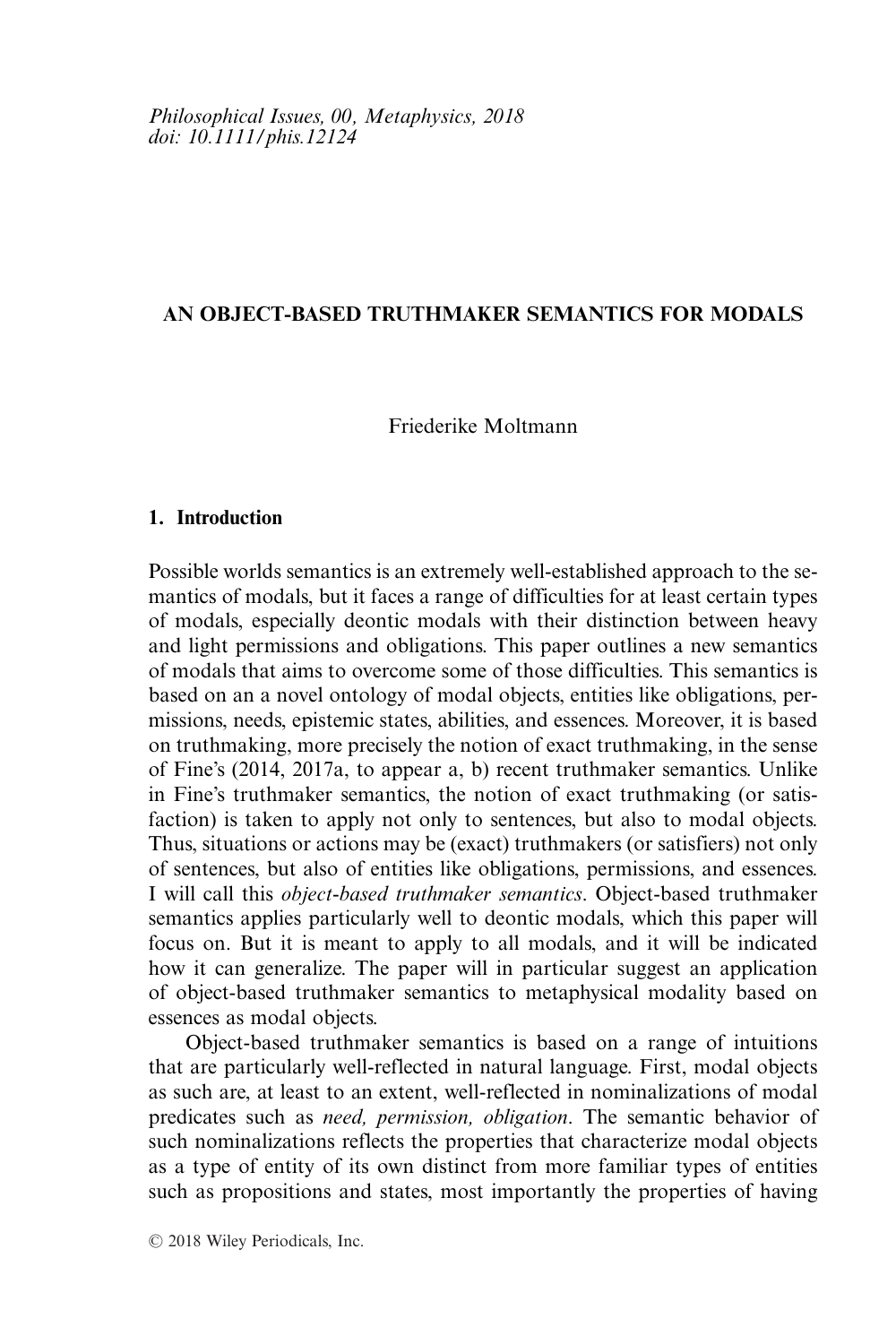satisfaction conditions, of having a part structure strictly based on partial content, and of entering similarity relations based on shared content only. Second, the involvement of modal objects and the distinction between heavy and light permissions is reflected in the presence of complex modal predicates in natural language, such as *have a need* or *have permission*.

Modal objects come with a set of actions or situations that are their satisfiers and some (modal objects of necessity) also come with violators. Object-based truthmaker semantics treats modality locally, tying the truth of a modal statement just to a particular modal object with its satisfiers and perhaps violators. Some modal objects, though, may be modal states displaying a greater range of satisfiers and being constituted in relation to other modal states that act as their duals.

The object-based truthmaker semantics outlined in this paper aims to account for inferences recognized as valid in standard deontic modal logic as well as inferences that are intuitively valid or invalid, but do not come out as such in standard deontic logic. There are a range of similarities with Fine's (to appear b) sentence-based truthmaker semantics of deontic modals, and a comparison of the two approaches will be given at the end.

#### **2. Outline of a Semantics of Modals Based on Modal Objects**

I will start with a few remarks regarding the syntax of modals. In logic, modals are generally treated as operators, applying to sentences. Standard possible-worlds-based modal logic treats modals as operators with an interpretation as quantifying over possible worlds that act as parameters of evaluation for the scope of the modal, as below:

- (1) a. John needs to leave.
	- b.  $\forall w'(w' \in f(w) \rightarrow [John \text{ leave}]^{w'} = true)$
- (2) a. John is allowed to leave.
	- b.  $\exists w'(w' \in f(w) \& [John \text{ leave}]^{w'} = true)$

Different modals involve different sets of worlds, depending for the most part on the context of use. The contextually given function *f* maps the world *w* at which the entire sentence is evaluated to the relevant set of worlds, the modal base.

Modals in natural language, in contrast to standard modal logic, come in different syntactic categories. They may take the form of modal auxiliaries (*may, must, could, should*), of modal full verbs (*need, is obliged to, is permitted/ allowed to*), of modal adjectives (*possible, necessary, obligatory, optional*), of adverbs (*possibly, necessarily, perhaps, certainly*), and of nouns (*need, possibility, necessity, permission, obligation*). In addition, there are agentive verb that may have a modal component (*allow, forbid, promise,*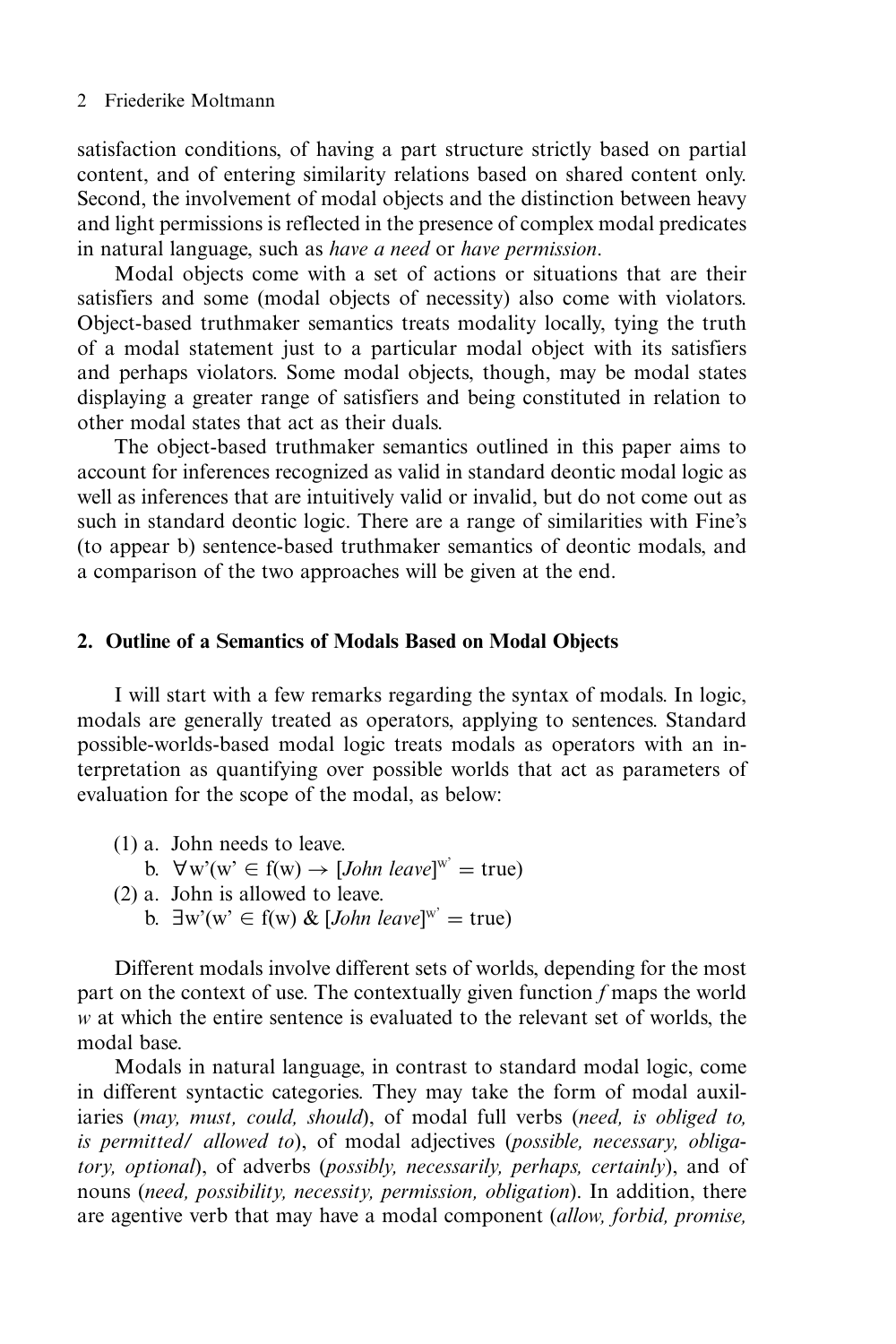*offer, order*). Modals in natural language thus do not obviously classify as operators. Setting a linguistic discussion of different semantic roles of modals aside, I will treat modals rather differently than as operators, namely as predicates of modal objects, entities like obligations, permissions, needs, epistemic states, abilities, and essences. Modal predicates of the various sorts then take modal objects as implicit arguments, just as action verbs take events as implicit arguments on the Davidsonian view (Davidson 1967). Moreover, the interpretation of modal predicates in a sentence will go along with existential quantification over modal objects, just as the interpretation of action verbs goes along with existential quantification over events on the Davidsonian view. What modal object a modal describes depends on the use of the modal, and thus the choice of a modal object in a given context roughly matches the context-dependent choice of a modal base on the standard account of modals (Kratzer 1977).

Whereas on the standard view, modals come with a sentential scope, modals as predicates of modal objects come with what I will call a *clausal predicate*. The clausal predicate of a modal is a sentential unit that is associated with the modal and acts semantically as a predicate of the modal object argument of the modal. A clausal predicate may take the form of a sentential subject (for modal predicates like *is necessary* or *is permitted*), a clausal complement (for modal predicates like *is allowed* or *need*), a prejacent (for modal auxiliaries), the scope of an adverbial (*necessarily, essentially*), and a modifier of a noun (*obligation, permission, need*). The clausal predicate will generally serve to specify the satisfaction conditions of the modal object.

Crucially, modals of necessity and of possibility lead to the very same logical form, with the modal and the sentential predicate both predicated of a modal object. Thus, (3a) and (4a) will have the logical forms in (3b) and (4b) respectively:

- (3) a. John is obliged to leave.
	- b.  $\exists d(i\text{s} \text{ obliged}(d) \& [\text{John to leave}](d))$
- (4) a. John is permitted to leave.
	- b.  $\exists d$ (is permitted(d) & [John to leave](d))

The clausal predicate *John to leave* acts as a predicate of a modal object that is an obligation in (3a) and of a modal object that is a permission in (4a), giving satisfaction conditions of the need and of the permission respectively. The differences between the two modal forces will now entirely reside in the ontology of modal objects, more precisely in their satisfaction and violation conditions, which will later be spelled out in terms of truthmaker theory.

There is substantial linguistic support for the analysis of modals in (3, 4) and that is that modal predicates may take the form of complex-predicate constructions containing a nominal that makes explicit reference to a modal object: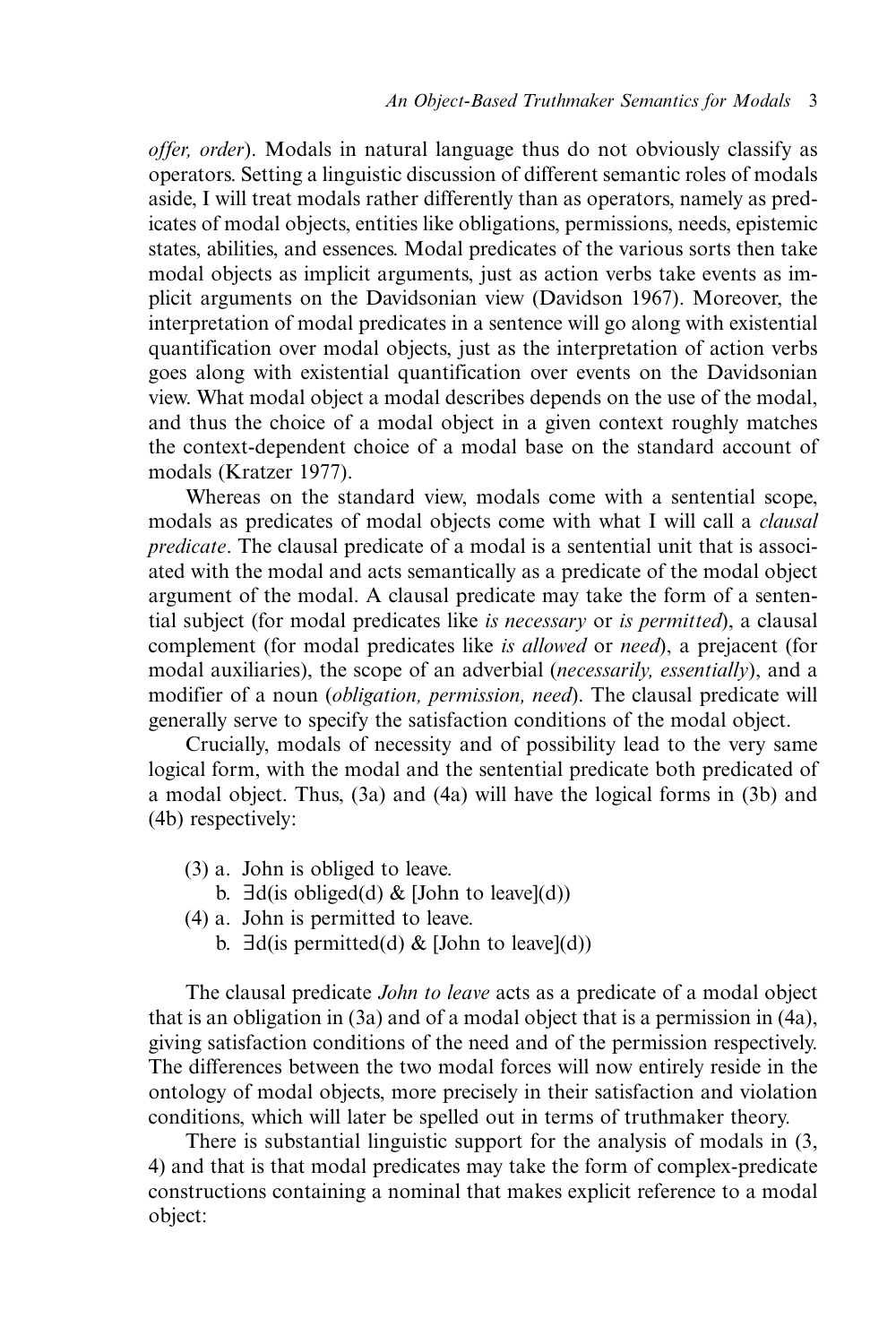- (5) a. need—have a / the need
	- b. be able—have the ability
	- c. be permitted—have permission

Sometimes only the complex predicate is available, for example in French (*avoir besoin*) and Italian (*avere bisogno*).<sup>1</sup> In addition, the new logical form of modal sentences has a range of philosophical and logical motivations and applications, as this paper tries to show.

# **3. Heavy and Light Permissions**

One central feature of the present approach is that modality is tied to particular modal objects. In the deontic case, this means that the truth of statements of obligations and permissions are based just on the satisfaction conditions of particular obligations or permissions. What is important is that there are different sorts of modal objects. Obligations and permissions may just be the products of particular norm-giving acts. But there are also deontic states, which may guide a greater range of actions. Modal objects as such are independent of each other, though particular conditions may obtain regarding the relations they bear to one another. Thus in the case of deontic modals, unlike in standard logic deontic logic, modality is tied to permissions or obligations resulting from particular acts. This means that permissions are independent of obligations. Moreover, obligations may be independent of each other, as may be permissions. Yet there are normative conditions that may drive the productions of permissions and obligations as well as the relation among deontic states. In any case, the present approach provides a great amount of flexibility, depending on the context and the nature of the modality involved.

Being based on different sorts of modal objects, the approach has a range of philosophical applications and advantages, in particular regarding the possibility of contradictory obligations, the difference between weak and strong permissions and obligations, and the difference between *must* and *ought*. The involvement of different modal objects, though, has also a particularly good reflection in natural language, and not just in the presence of complex modal predicates involving explicit reference to modal objects.

One particularly good linguistic reflection concerns the distinction between heavy and light (or explicit and implicit) permissions (von Wright 1963). Thus, simple predicates as in (6a) display the light reading (as well as a heavy one), whereas complex predicates as in (6b) and (6c) (verb  $+$ nominal) display only the heavy reading:

- (6) a. Mary *is permitted to* to leave.
	- b. Mary *has permission* to leave.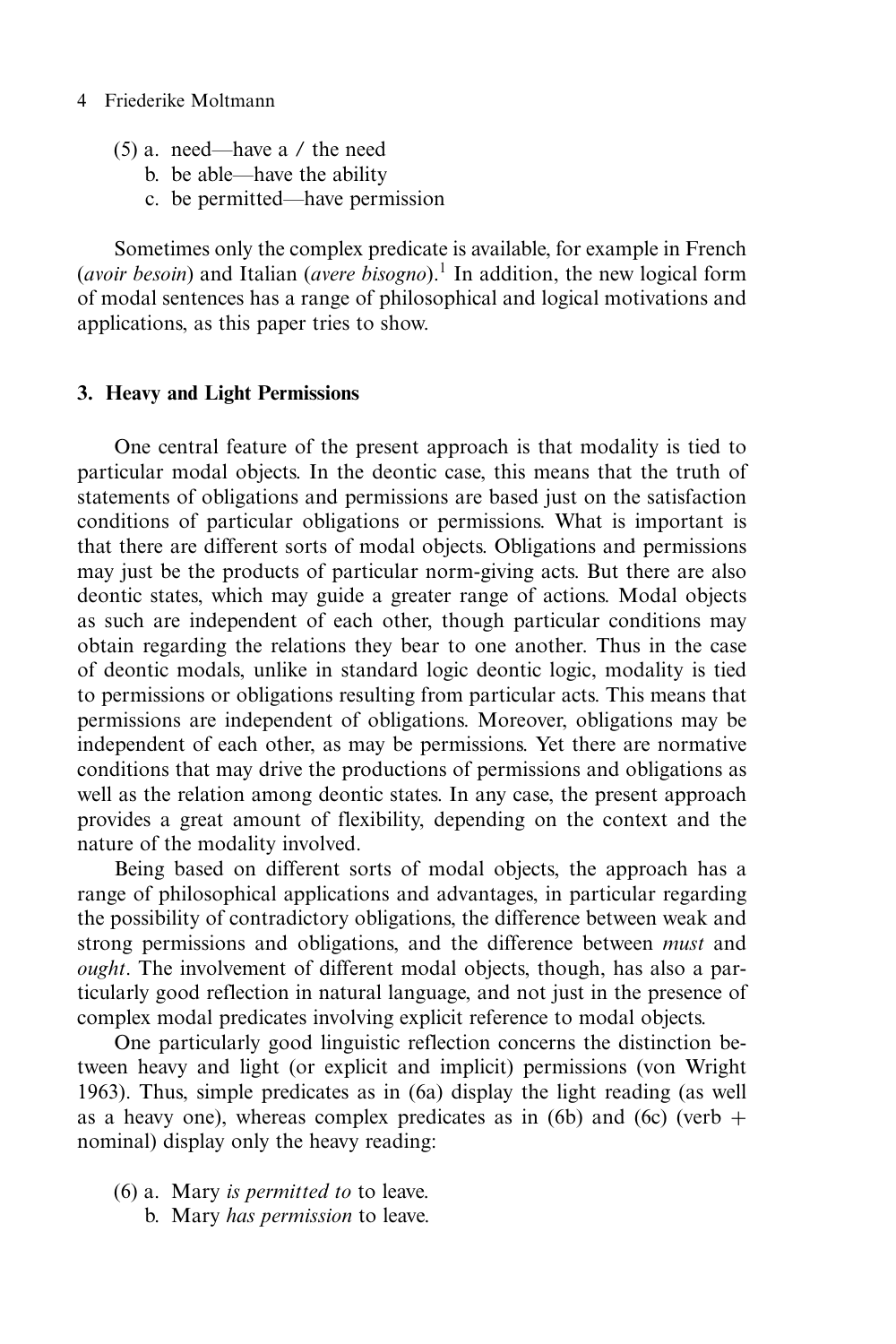- c. John *gave permission* for Mary to leave.
- d. Mary *obtained permission* to leave.

The complex predicates in (6a, b) involve explicit reference to a modal object described as a 'permission', the (non-enduring) product of an act of permission, a notion I will discuss shortly. By contrast, (6a) contains a stative predicate *is permitted to,* describing a deontic state rather than the product of an act. The clausal predicate in both cases gives the satisfaction conditions of the modal object.

There is a notorious problem for possible-worlds semantics to account for heavy permissions, as opposed to light permissions. The possible-worldsbased account would give the same semantics to the two sorts of permission sentences: the permission sentences (5a) and (5b) are true just in case the clausal predicate is true in *some* world compatible with the agent's obligations. But having permission means more than that: it means that there was an act whose content is, at least in part, given by the complement clause and whose product, the permission, can be taken up by performing the act described by the complement clause. Moreover, giving or obtaining permission does involve a change, but not, or rather not directly, in the set of worlds compatible what the agent is obliged to do. Rather it more directly involves a change in a set of options to act that are at the agent's disposal.<sup>2</sup>

Deontic states are not just produced by a single illocutionary act, but may have various sources for their obtaining. They generally come with a greater range of satisfiers and violators than permissions or obligations as products of acts. Moreover, states of obligation systematically relate to states of light permission, unlike heavy permissions and obligations. Light permissions display a duality with light obligations (PS  $\leftrightarrow \neg 0 \neg S$ ). But the duality does not obtain for heavy permissions, in one direction. Not being under the obligation not to do  $X$ , does not mean having permission to do  $X$ .

Heavy permissions and obligations may moreover easily be inconsistent, whereas consistency is a norm for deontic states. While this will be elaborated in greater detail later, for the moment we can state the following generalization: the heavy reading goes along with the compositional semantics of complex predicates as in (6b), involving reference to an entity of the sort of a 'permission', whereas the light or heavy reading goes along with simple stative predicates as in (6b).

Similar semantic differences as with simple and complex predicates for permissions appear to arise with other modals as well. Thus, a similar difference shows up with act-related circumstantial modals as below:

- (7) a. It is *possible* to open to open the bottle.
	- b. *There is a possibility* of opening the bottle.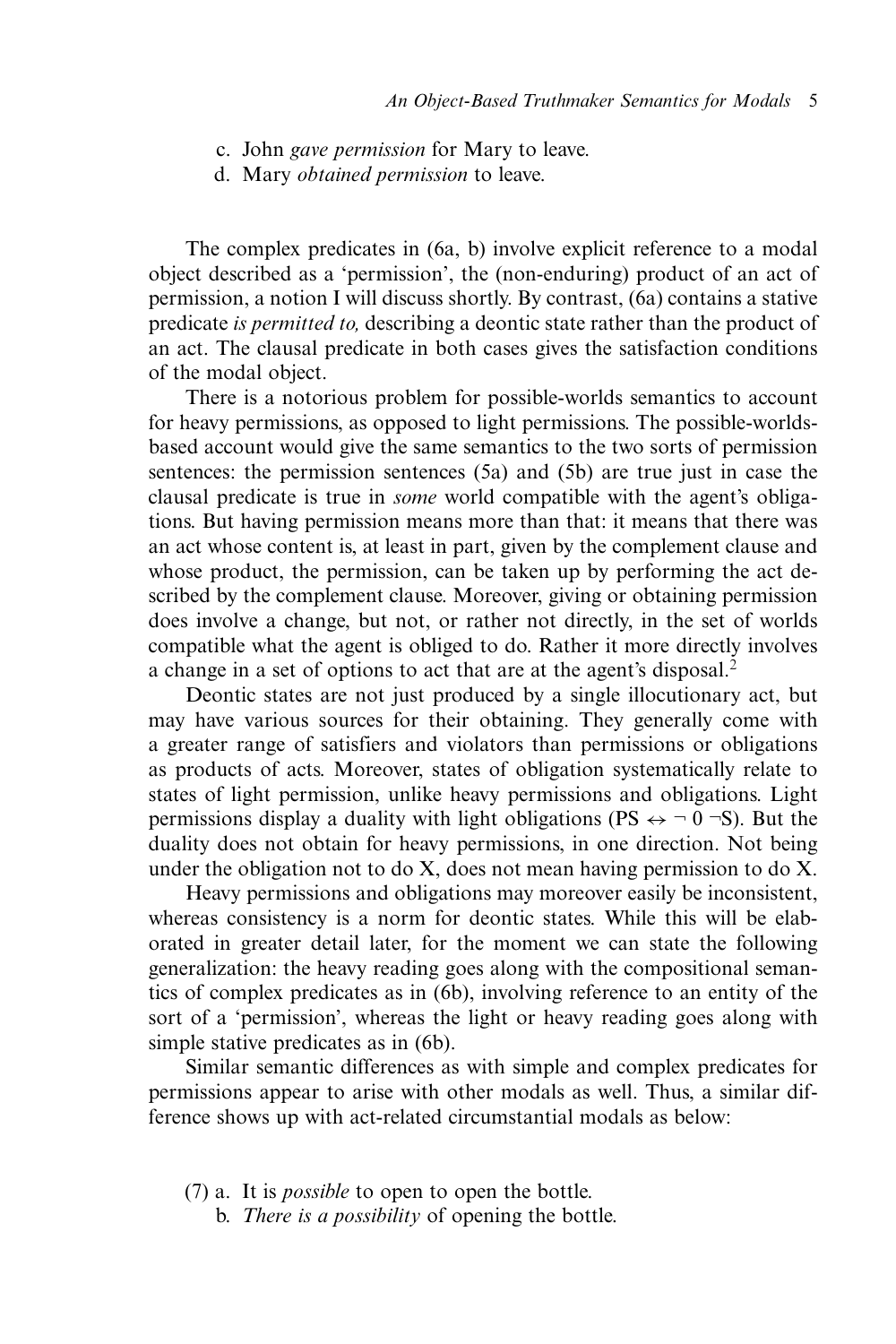In (7b), *possibility* makes reference to particular ways (i.e. particular types of actions) that lead to the satisfaction of the goal, and (7b) suggests that the speaker knows about one such way. By contrast, no reference to a particular action is made in  $(7b)$ , and the implicature does not hold.<sup>3</sup>

Providing a way of dealing with heavy permissions is important for an adequate account of modality, in particular for the sorts of modalities reflected in natural language. Note that there are verbs such as *offer* and *invite* that can only serve to describe explicit forms of permission.

While heavy permissions do not display the duality with obligations, they do engage in certain types of inferences, as will be discussed in Section  $7.1$ .

# **4. The Ontology of Modal Objects**

#### *4.1. Intuitions about modal objects and they linguistic reflection*

Modal objects play a central role in object-based truthmaker semantics, and this section will elaborate further on linguistic reflections and languageindependent intuitions for them, as well as on their ontology.

In natural language, modal objects are often, but not always, referents of nominalizations of modal predicates (*possibility, obligation, permission, ability, need*), though not all modal predicates come with nominalizations; in particular modal auxiliaries such as *may* and *must* do not.4 The existence and semantic involvement of modal objects does not in fact depend on the existence of a corresponding nominalization. Modal objects (even though they are perhaps not part of our reflective ontology) are not language-dependent or language-created objects. There is in fact one sort of modal object about which we have very clear language-independent intuitions, namely laws. Laws are generally *abstract artifacts* in the sense of Thomasson (1999), that is, artifacts that may lack a physical realization. They are artifacts produced by acts of declaring or passing a law. Modal objects that are produced by acts, as laws may be, are *modal products*. Thus permissions are modal products produced by acts of permitting; obligations may be produced by acts of demanding or promising. Permissions and obligations would not exist without the acts that produce them and they may have a limited lifespan. Moreover, they need not have a physical realization and in that sense are abstract.

Not all modal objects are modal products in that sense. Moral obligations need not have been produced by particular acts.<sup>5</sup> Other modal objects that are not modal products include abilities (physical modality) and essences (metaphysical modality).

Illocutionary acts that produce modal objects (acts or permitting, demanding, promising) may at the same time produce other products, *illocutionary products*. An act of permitting may produce a permission, an act of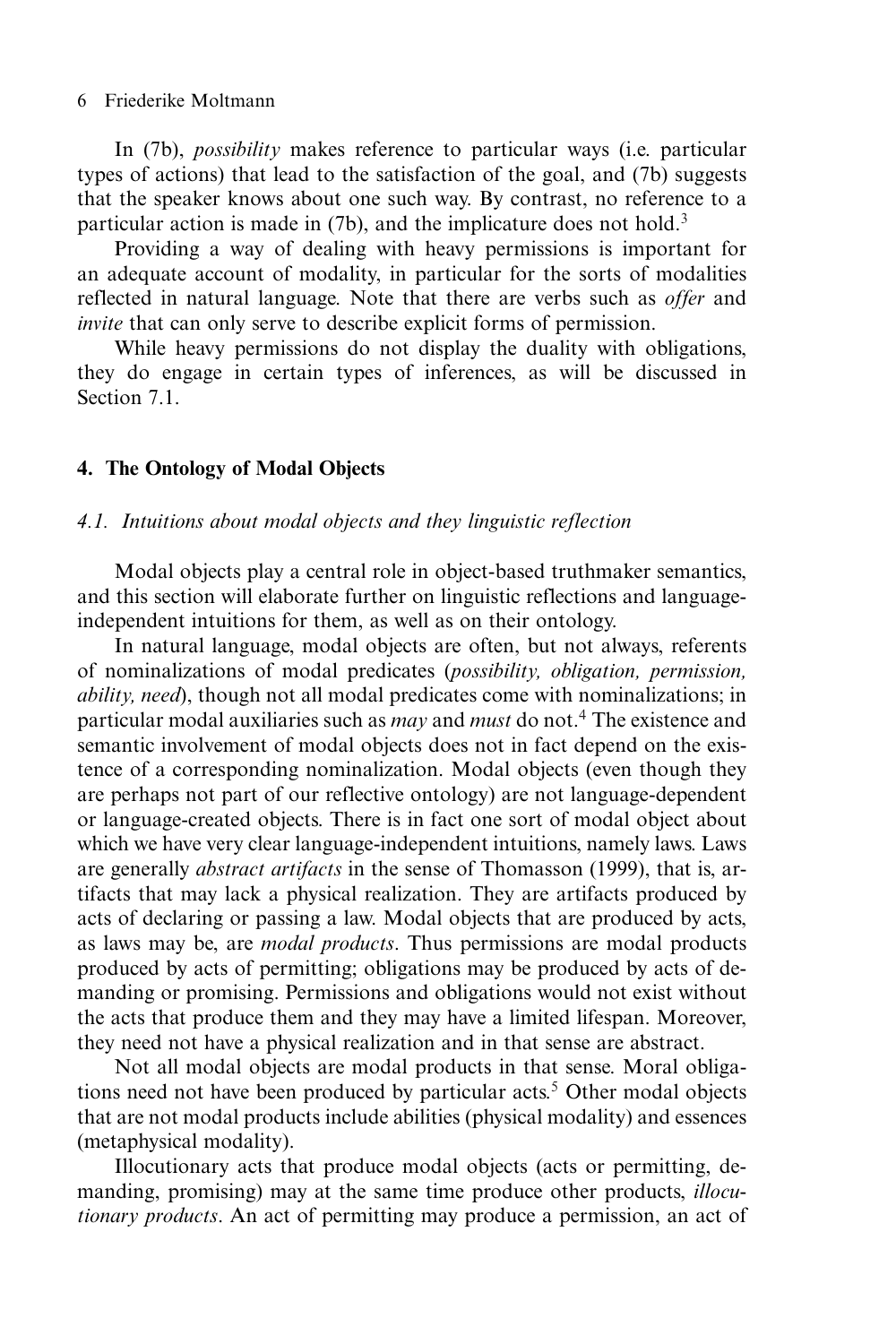demanding a demand, and an act of promising a promise. Unlike a deontic modal product, an illocutionary product does not generally endure beyond the act that produces it. The distinction between an illocutionary act and its product as a philosophically important ontological distinction has been made first by Twardowski (1911), who, however, did not recognize modal objects (Moltmann 2014, 2015, 2017a).

Deontic modal products share with illocutionary product their contentrelated properties and properties of concreteness, but unlike the latter, they may endure past the time of the act that established them. An act of commanding may produce a command, and, under the right circumstances, an obligation on the part of the addressee, and the latter may last longer than the command. An act of promising produces both an illocutionary product that is a promise and a commitment on the part of the speaker (Searle 1969). Also an act of permitting may set up an enduring modal product, namely the permission that the addressee may have for a longer period of time. Similarly, an act of offering creates an enduring product, the offer that may obtain for a period of time beyond the duration of the act. (Note that nominalizations such as *permission* and *offer* are polysemous, permitting reference to both an illocutionary product and a modal product.)

The lifespan of modal products is reflected in the applicability of particular existence predicates that go along with them.<sup>6</sup> In English, such existence predicates are, besides *exist, obtain, hold,* and *be valid*. An obligation that results from an act of demanding may 'hold' or 'obtain', that is, 'exist', for a period of time after the act. Similarly, an offer may 'hold' or 'be valid' for a time past the act of making it and a permission may 'hold' for a time past the act of giving it.

# *4.2. Characteristic properties of modal objects*

Modal objects have characteristic properties that distinguish them from related types of objects, such as events, acts, and propositions. Most important are their three content-related properties:

- [1] Modal objects have satisfaction conditions.
- [2] Modal objects enter similarity relations based on shared content only.
- [3] Modal objects have a part structure based on partial content.

Like modal objects themselves, those properties are well-reflected in natural language. In addition, we have stable language-independent intuitions about them.

Modal objects of the sort of obligations allow for satisfaction or violation, expressed by various sorts of predicates in natural language, as  $helow<sup>7</sup>$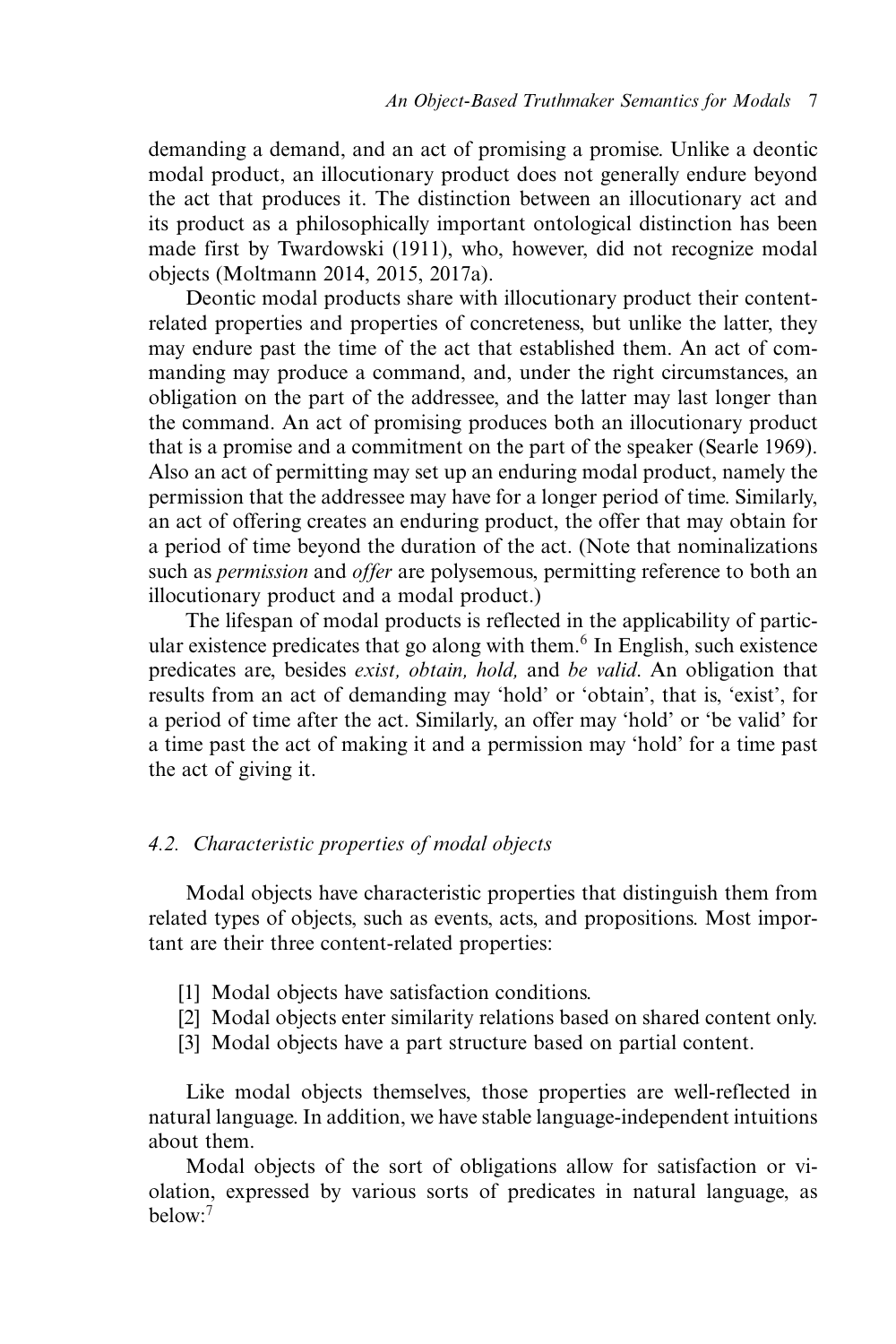- (8) a. John's need was satisfied.
	- b. John fulfilled his obligation to help Bill.
	- c. John kept his promise to help Bill.
	- d. John ignored his obligation to help Bill.

Modal objects of the sort of permissions, invitations, and offers go along with different predicates of satisfaction, *take up* and *accept*, for example:

- (9) a. John took up the permission to leave the room.
	- b. John accepted the invitation / offer to use the house.

Modal objects of this sort do not come with violation condition: there is nothing incorrect about doing something instead of taking up a permission or accepting an invitation or offer.

The property of modal objects entering similarity relations just on the basis of a shared content manifests itself in the application condition on *is the same as*:

- (10) a. John's and Mary's needs are the same—they both need a good computer.
	- b. John's offer is the same as Mary's, they both offered Sue a thousand dollar for the painting.

*Is the same as* expresses (exact) similarity rather than identity, and it applies to two modal objects just in case they share their content (or types of satisfaction conditions).

The third characteristic of modal objects is that they have a part structure based on partial content. This is linguistically reflected in that the *part of*construction picks out partial content only when applied to modal objects:

- (11) a. Part of John's obligation is to help Bill.
	- b. Part of the offer was that Sue could use the house.

Intuitions are very clear that *part of* in (11a, b) could not pick out a temporal part of a state, and so obligations and offers could not be viewed as states with a temporal part structure.

The notion of a partial content of a modal object goes along with the notion of partial satisfaction as in the examples below:

- (12) a. Part of John's need was satisfied.
	- b. John's need was partly satisfied.
- (13) a. Part of the offer was taken up.
	- b. The offer was partly taken up.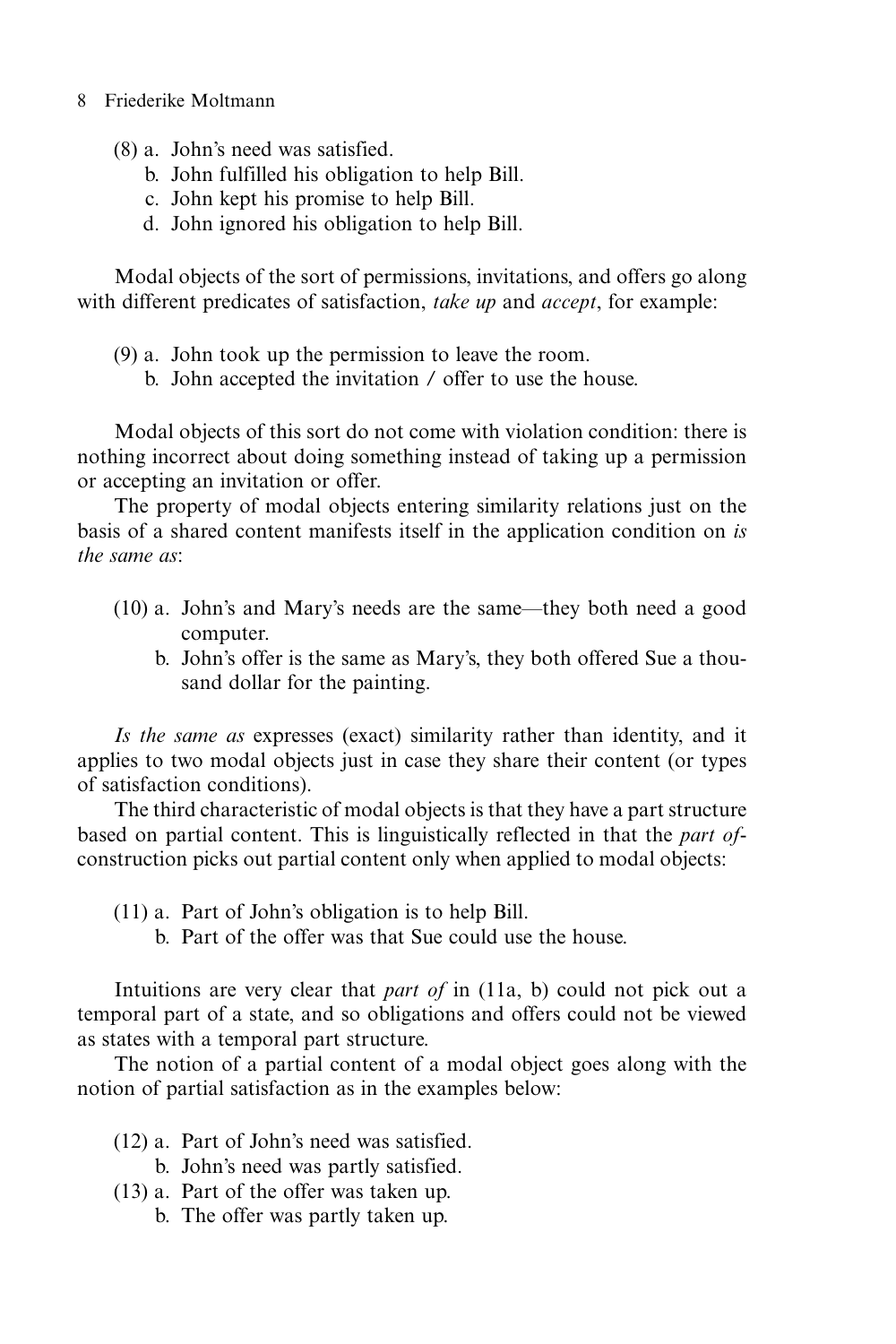It is important to emphasize that all modal objects, not only the deontic ones, are characterized by the content-related properties [1]–[3].

Besides the content-related properties [1]–[3], modal objects may also exhibit properties of concreteness. Thus, some modal objects, it seems, may enter causal relations. John's need may have pushed him to act in certain ways, and his medical condition may have been the cause of his need for a certain medicine. In addition, modal objects may be dependent on particular agents (John's need as opposed to Mary's).

To summarize, enduring modal objects, which include laws and rules, are part of our (at least implicitly) accepted ontology, and they are wellreflected in natural language, in the semantic behavior of nominalizations of the sort *commitment, obligation, permission*, and *offer.* Modal products share characteristic properties distinguishing them from other objects, in particular they share the three content-related properties [1]–[3], as well as, at least sometimes, properties of concreteness.

# **5. Outline of Fine's Sentence-Based Truthmaker Semantics**

In what follows, I will give a brief outline of Fine's (2014, 2017a, to appear a, b) truthmaker semantics, which will be the basis for the objectbased truthmaker semantics of modal sentences that this paper develops.

Truthmaker semantics involves a domain *D* of situations or actions containing actual, possible, as well as impossible situations and actions.<sup>8</sup> The relation 'part of' will impose on *D* a partial order that is closed under fusion. *D* includes a null action or situation (the fusion of the empty set) and the complete action or situation, an impossible action or situation that is the fusion of the set of all possible actions or situations.

A situation or action *s* stands in the relation ╟ of exact truthmaking (or exact satisfaction) to a sentence *S* just in case *s* is a truthmaker of *S* and *s* is wholly relevant for the truth of *S*.  $\parallel$  applies to both declarative and imperative sentences: declarative sentences generally are made true by situations that are their exact truthmakers; imperatives generally are complied with by actions that are their exact satisfiers.

The following, fairly standard conditions on the truthmaking of complex sentences then hold:<sup>9</sup>

- (14) a. s  $\parallel$  S *and* S' iff for some *s'* and *s''*, s = sum(s', s'') and s'  $\parallel$  S and  $s' \rVert S'$ .
	- b. s  $\parallel$  S *or* S' iff s  $\parallel$  S or s  $\parallel$  S'.
	- c. s  $\|$   $\exists$ x S iff s  $\|$  S[x/d] for some individual *d*.
	- d. s  $\| \forall x \in S$  iff for a minimal set X such that for each individual d, there is an  $s' \in X$  such that  $s' \not\parallel S[x/d], s = \text{sum}(X)$ .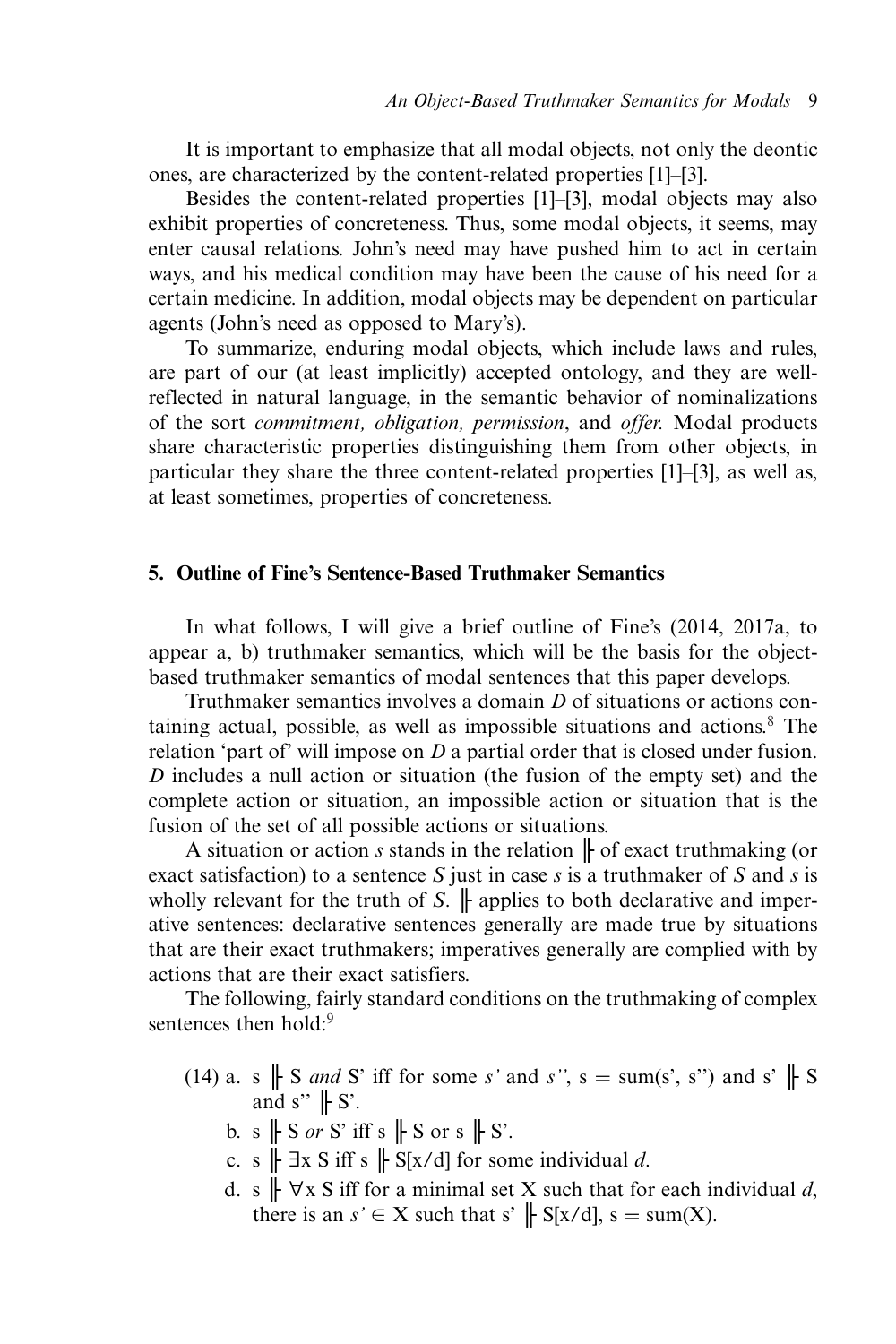Truthmaker semantics assigns a sentence not only truthmakers or verifiers, but also falsifiers, situations or actions that make the sentence false and are wholly relevant for the sentence being false. The notion of a falsifier allows a straightforward formulation of the truthmaking conditions of negated sentences: a truthmaker of  $\neg S$  is a falsifier for *S*. With  $\parallel$  as the relation of (exact) falsification, the condition on the truthmaking of a negated sentence is given below:

 $(14)$  e. s  $\parallel$  *not* S iff s  $\parallel$  S.

Also complex sentences are assigned both truthmaking and falsemaking conditions. For conjunctions and disjunctions the falsemaking conditions are those below:

(15) a. s 
$$
\parallel
$$
 S and S' iff s  $\parallel$  S or s  $\parallel$  S'.  
b. s  $\parallel$  S or S' iff for some s' and s'', s = sum(s', s") and s'  $\parallel$  S and s"  $\parallel$  S'.

On Fine's view, a sentence S has as its meaning a pair  $\langle pos(S), neg(S) \rangle$ consisting of a *positive denotation*, the set *pos(S)* of verifiers of *S*, and a *negative denotation*, the set *neg(S)* of falsifiers of *S*.

One significant advantage of truthmaker semantics is that it straightforwardly provides a notion of partial content, as defined below (Yablo 2015, Fine 2017a):

(16) For sets of situations or actions *A* and *B*, *B* is a *partial content* of *A* iff every satisfier of *A* contains a satisfier of *B* and every satisfier of *B* is contained in a satisfier of *A*.

Partial content provides the basis for a relation of analytic entailment, as distinct from classical entailment. A sentence *S1 analytically entails* a sentence  $S_2$  iff the content of  $S_2$  is a partial content of the content of  $S_1$ .<sup>10</sup> By contrast, of course,  $S_1$  *classically entails*  $S_2$  iff  $S_2$  is true in any model in which  $S_1$  is true.

Imperatives for Fine have the same sort of semantic values as declarative sentences, a pair consisting of a set of satisfiers (verifiers) and a set of violators (falsifiers), the only difference being that the satisfiers and violators of imperatives are actions, whereas the satisfiers and violators of declaratives are situations. Imperatives provide an important application of the notion of partial content, namely to Ross' paradox (with imperative sentences), the intuitive invalidity of the inference below, which is valid given standard deontic logic:

(17) Post the letter!

Post the letter or burn the house!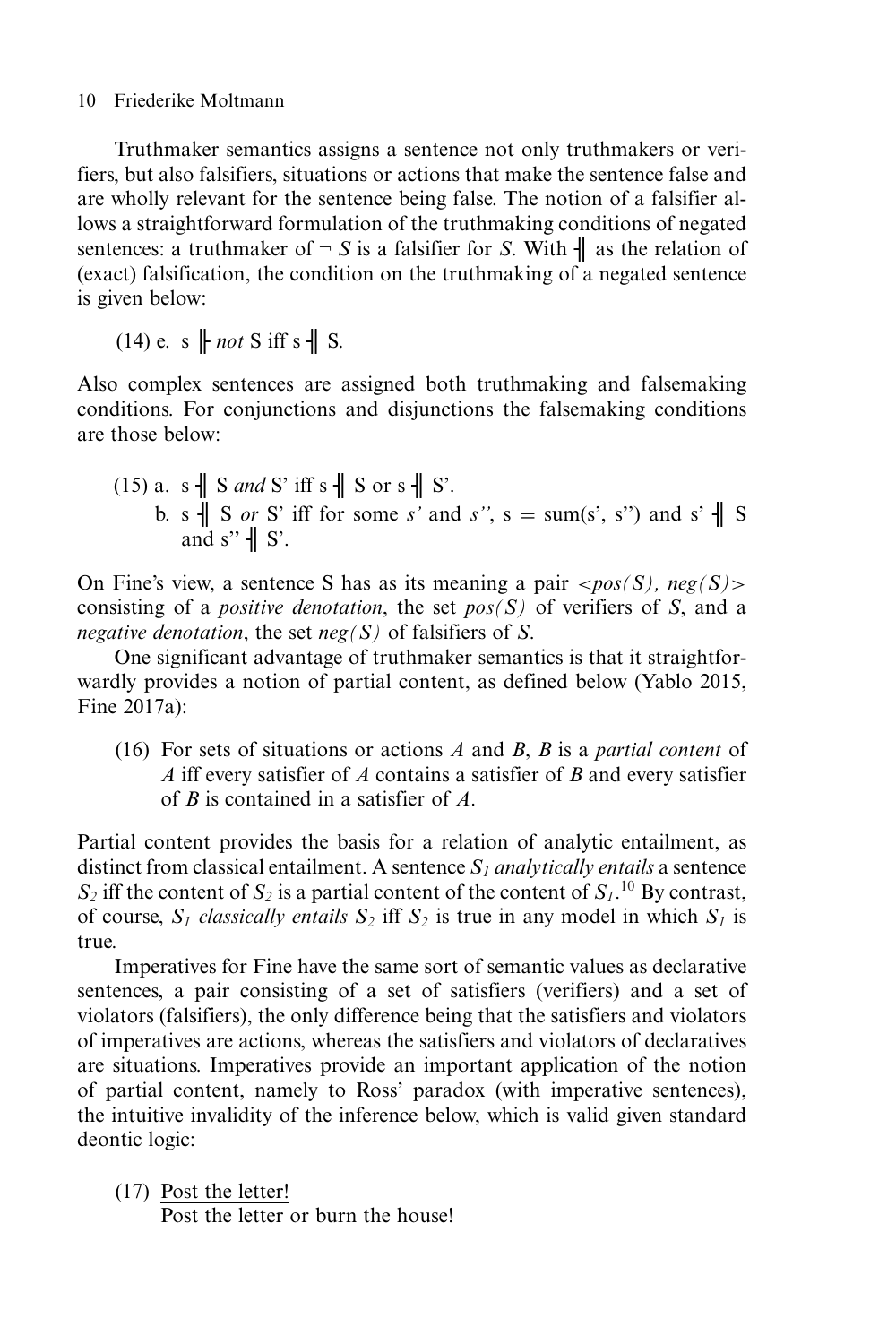Fine explains the invalidity of (17) by taking inferences among imperatives to be based on analytic entailment rather than classical entailment. That is, imperative  $S_2$  follows from imperative  $S_1$  just in case the content of  $S_2$  is a partial content of the content of  $S_l$ . (17) then is not valid because there are satisfiers of the conclusion, actions of burning the house, that are not part of a satisfier of the premise, an action of posting the letter. In contrast to imperatives, entailments among declaratives, for Fine, are not based on analytic entailment, but on classical entailment.

Imperatives can be used not only for commands, but also for permissions (*Take an apple!*).<sup>11</sup> No distinction is made on Fine's account between imperatives used to convey permissions and imperatives used to convey orders.<sup>12</sup>

Partial content will also be important for ruling out invalid inferences (Ross' paradox) with the corresponding modal sentences within object-based truthmaker semantics, as we will see. The role of partial content, though, will be different than on Fine's account of the invalidity of (17).

# **6. Modal Objects and their Truthmakers**

Sentence-based truthmaker semantics as outlined in the last section so far applies only to independent (unembedded) sentences and not to sentences (or sentential units) embedded under modals or attitude verbs. Object-based truthmaker semantics addresses specifically the semantics of sentences that are embedded under modal (and attitudinal) predicates. It does so by focusing on the sorts of objects that embedded sentences, acting as clausal predicates, serve to characterize: modal (and attitudinal) objects. Sentences then do not to just stand for sets of truthmakers or rather pairs consisting of a set of truthmakers and a set of falsemakers. Sentences instead have a more derivative meaning, which allows them to semantically act as predicates of modal (and attitudinal) objects. I will take [*S*] to be the meaning sentence *S* has when acting as a clausal predicate, that is, [S] is a property of contentbearing objects. As such, recall, [S] plays a role in the logical form of a sentence such as (18a) as in (18b):

- (18) a. John needs to leave.
	- b.  $\exists$  e(need(e, John) & [John to leave](e))

When predicated of a modal (or attitudinal) object, a sentence specifies the object's satisfaction conditions, in a way to be spelled out shortly.

Object-based truthmaker semantics applies to attitude reports in a similar manner, by treating sentences embedded under attitude verbs as predicates of the attitudinal object associated with the verb, an illocutionary product (promise, claim, demand), cognitive product (judgment, thought), or mental state (belief, hope, desire). Thus, *that* S below acts as a predicate of the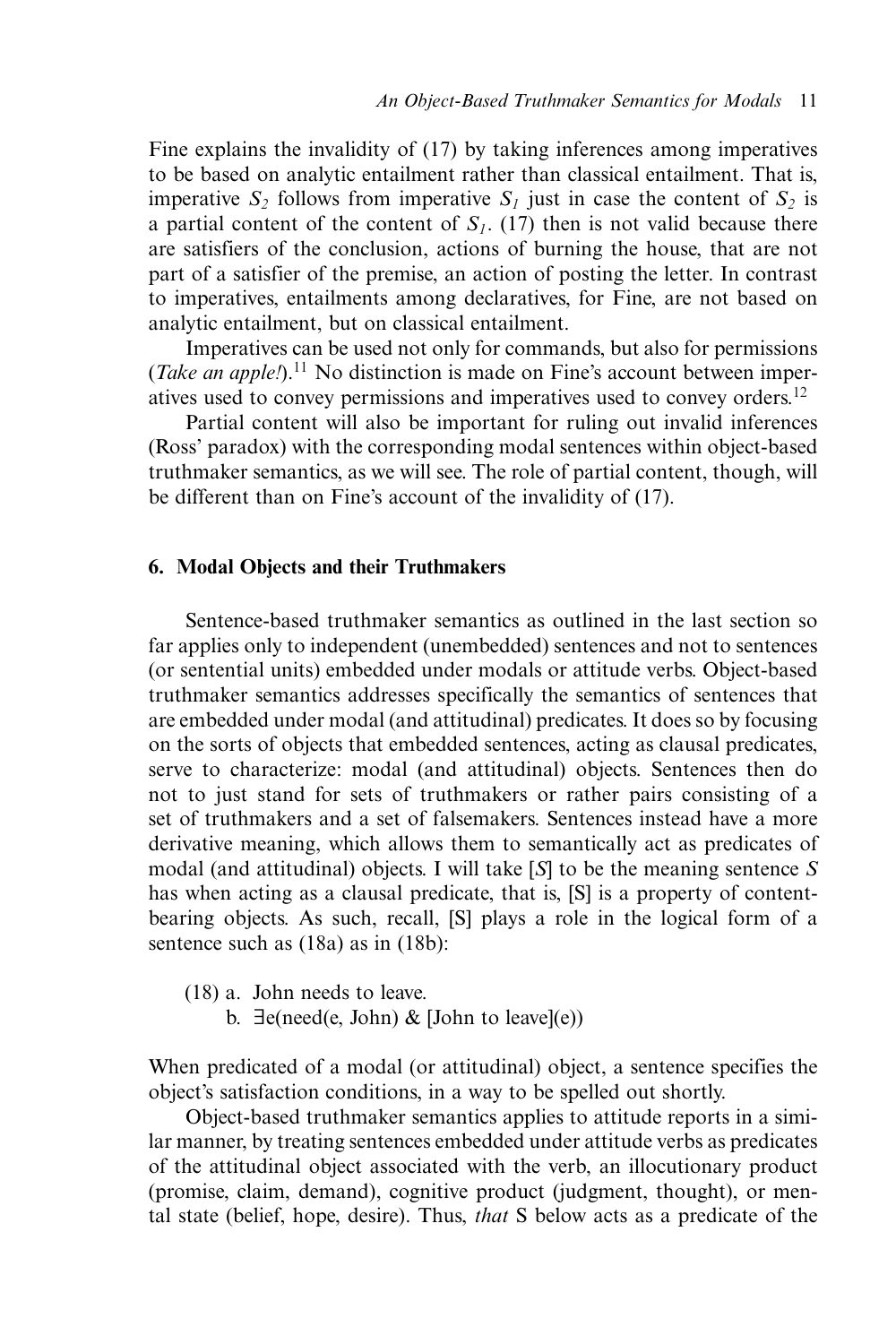assumption that is the product of the act *e* of assuming (Moltmann 2014, 2017a):

- (19) a. John assumed that it was raining.
	- b.  $\exists$ e(assume(e, John) [that it was raining](product(e)))

When applied to an attitudinal object, a *that-*clause again specifies the satisfaction conditions of the attitudinal object (Moltmann 2017a).

Not only can the meaning of embedded sentences be conceived as a property of modal or attitudinal objects. Also the meaning and semantic function of independent sentences can be conceived as that of a sentential predicate standing for a property of modal (or attitudinal) objects. Independent sentences then act as predicates of the illocutionary product meant to be produced by the utterance of the sentence. Declarative sentences as sentential predicates will apply to illocutionary products of the sort of assertions; imperative sentences will apply to illocutionary products of the sort of requests or demands.

This view can also be applied to independent sentences that involve performative uses of verbs, and performative uses of modals in particular. Deontic modals when used performatively make the same contribution as imperatives used under certain circumstances, namely setting up an obligation or permission (Lemmon 1962a, Portner 2007, Kaufman 2012):

- (20) a. You must leave the room!
	- b. You may take an apple!

Whereas imperatives will express properties to be predicated of the illocutionary product produced by the sentence, the prejacent of a performative modal will express a property to be predicated of the deontic modal product (obligation or permission) meant to be produced by the utterance of the sentence.

In object-based truthmaker semantics, the logic of modal sentences centers on modal objects. Object-based truthmaker semantics is based on the view that both modal objects and sentences have truthmakers or satisfiers. That is, not only sentences are associated with a content consisting of a set of truthmakers or satisfiers, but also modal objects. The satisfiers of modal objects may be of different sorts, depending on the modal object itself. Modal objects that are obligations or permissions have actions as satisfiers, and modal objects of epistemic, circumstantial, or metaphysical sorts generally have situations as truthmakers.

For the relation of exact truthmaking or satisfaction between situations or actions and modal objects I will use the same symbol  $\|$  as for the relation between situations or actions and (imperative or declarative) sentences. ⊩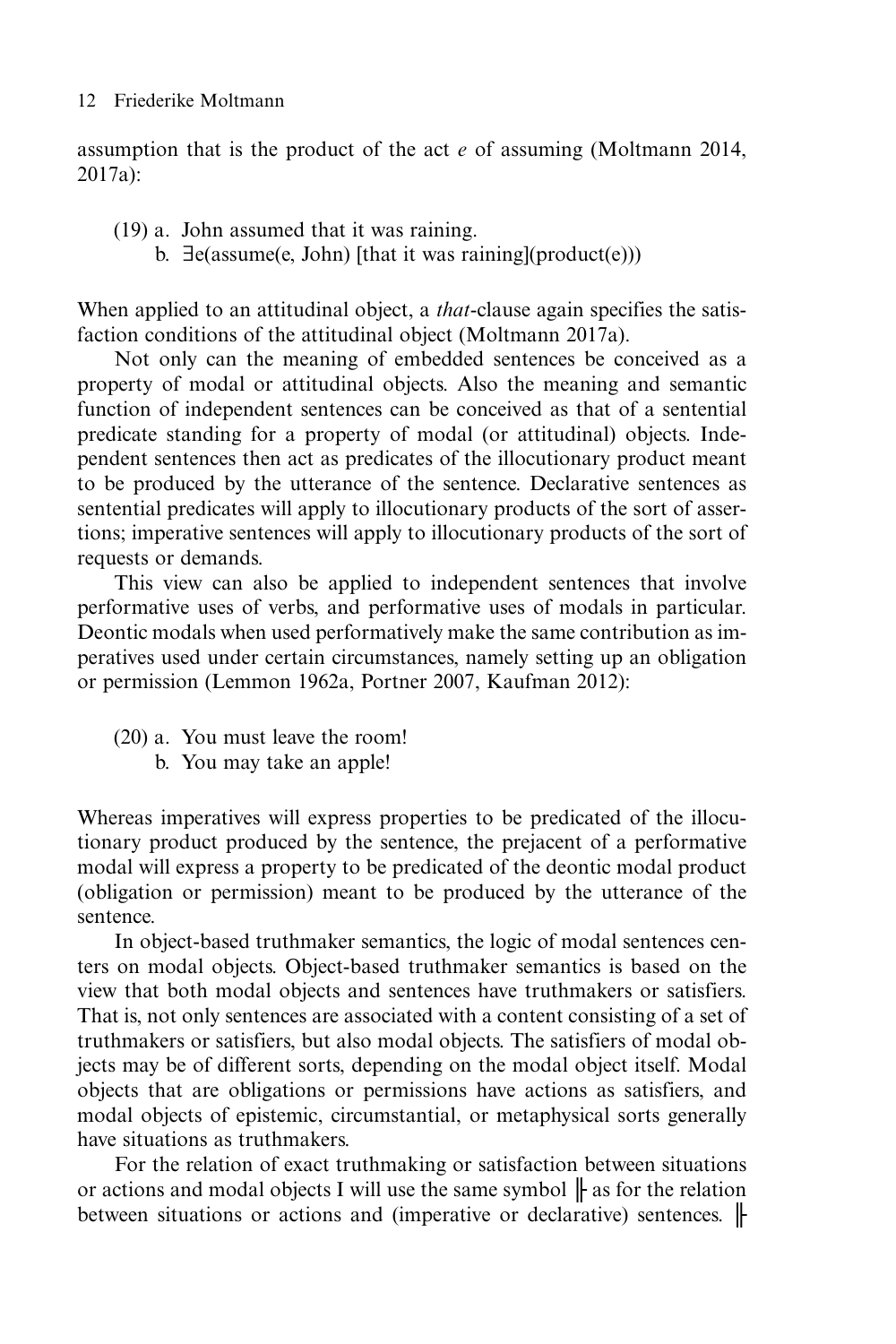then comprises different sorts of satisfaction relations reflected in the use of different satisfaction predicates in natural language applicable to modal objects. They include the truthmaking, satisfaction, fulfillment, acceptance, and compliance relations. For the relation of exact falsemaking or violation between situations or actions and modal objects, I will again use the same relation  $\parallel$  as for the relation between actions or situations and (imperative or declarative) sentences.

Fine takes situations to be truthmakers of declarative sentences, and actions to be satisfiers of imperative sentences. As such, situations and actions satisfy the very same truthmaking or satisfaction conditions of complex sentences and play the very same roles within truthmaker semantics. The present approach differs in what determines the types of satisfiers or violators involved in the semantics of a sentence. On object-based truthmaker-semantics, deontic modal objects take actions as satisfiers, whereas modal objects of, for example, epistemic and metaphysical sorts take situations as satisfiers. Sentences (and sentential units), regardless of what they may be embedded under, have satisfaction conditions that can be fulfilled by both actions and situations. Different types of sentences may impose certain conditions on their satisfiers (the distinction between imperatives and declaratives). But it is the modal object that determines what exactly its satisfiers are; the clausal predicate will give only a partial characterization of them.<sup>13</sup>

An important question for object-based truthmaker semantics is: what distinguishes modal objects of possibility and modal objects of necessity? The difference between the two modal forces, on the present approach, is not a matter of logical form, or even of sentence meaning. Moreover, it is not the kinds of satisfiers that distinguish modal objects of possibility and modal objects of necessity. For example, the permission for Mary to enter the house has the same satisfiers as the obligation for Mary to enter the house. What distinguishes a permission from an obligation rather is that a permission only allows for actions (those it permits), whereas an obligations not only allows for actions (those that comply with it), but also excludes actions, those that violate it. The permission for Mary to enter the house allows for actions of Mary entering the house, but does not exclude other actions. By contrast, the obligation for Mary to enter the house allows for actions of Mary entering the house and excludes actions of Mary's not doing so. This means that permissions have only satisfiers, whereas obligations have both satisfiers and violators.<sup>14</sup> A modal object *d* is associated with a set of satisfiers  $sat(d)$  and an (empty or nonempty) set of violators *neg(d),* just like (declarative and imperative) sentences on sentence-based truthmaker semantics.

Whether a modal object has violators or not is reflected in the sorts of satisfaction predicates applicable to the modal object. For example, the predicates *satisfy, fulfil* and *comply with* are applicable only to modal objects that have satisfiers as well as violators. By contrast, *take up* and *accept* as satisfaction predicates are applicable only to modal objects that fail to have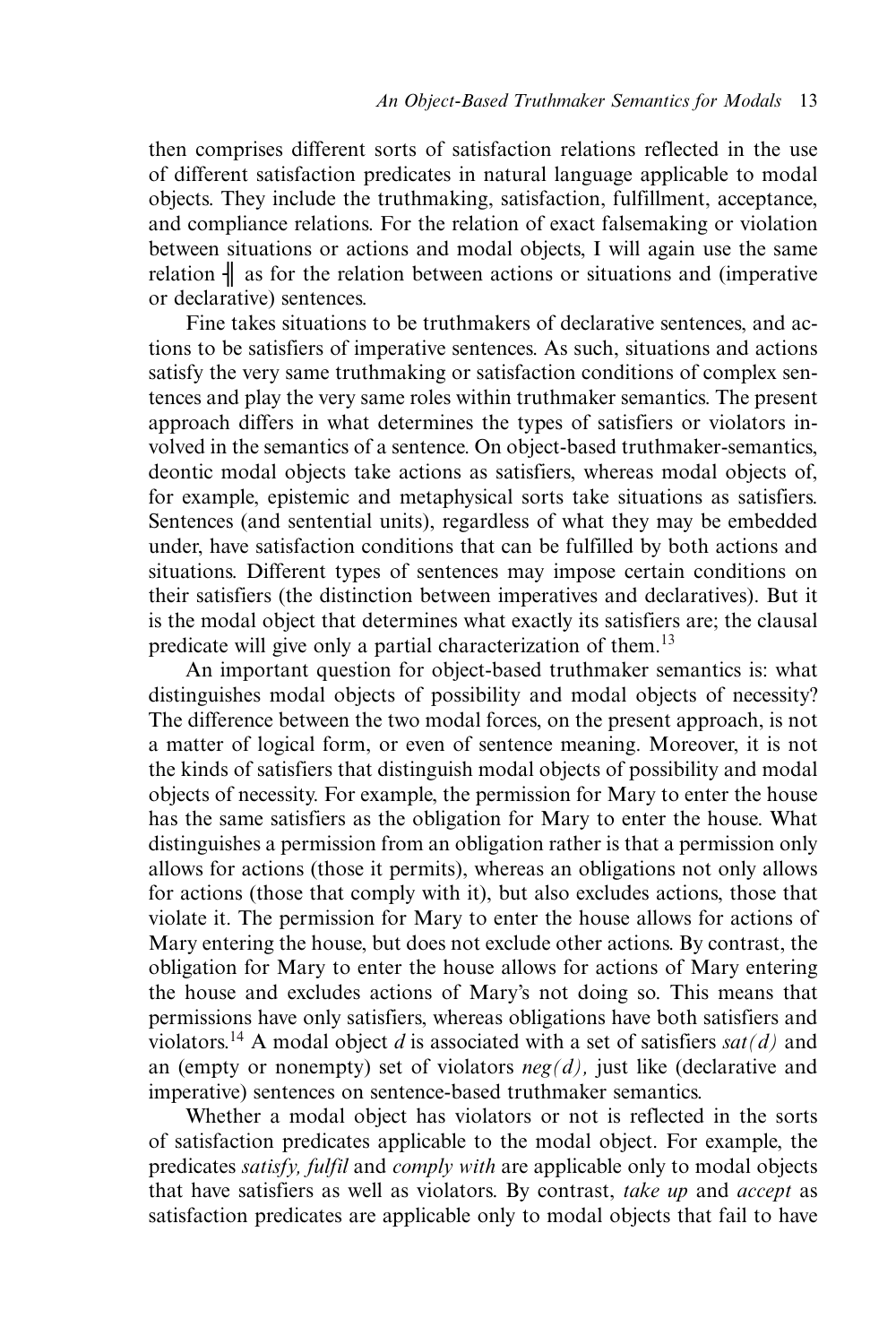violators. The choice of satisfaction predicates thus is another reflection of object-based truthmaker semantics in natural language.

# **7. Heavy Permissions and Obligations**

Unlike the possible-worlds-based account of modals, object-based truthmaker semantics applies to heavy permissions and obligations. If the object *d* to which a clause *S* applies is a permission, then *S* will specify which sorts of actions will be exact satisfiers of *d*; *S* will not just say what is true in some world in which *d* is satisfied. If *d* is an obligation, then a clause *S* applying to it will specify what sorts of actions fulfill *d* and what sorts of actions violate it; *S* will not just say what is true in all worlds in which *d* is fulfilled (which may not content-wise relate to the fulfillment of *d*).

As products of acts, heavy permissions and heavy obligations are entirely independent of each other, unlike in standard deontic logic. This, unlike in standard deontic logic, allows obligations to be incompatible with each other, as well as an obligation to be incompatible with a permission. Of course, there is a normative condition for obligations to be compatible in a given legislative context, but this is a condition on the production of certain modal objects in a given context, not on the ontology and satisfiability of modal objects as such. It is generally only modal states (which are not the products of illocutionary acts) that are constituted by normative conditions, see Section 9.2.

A normative condition on the production of deontic modal objects in a given context should be that no violator of an obligation be a satisfier of a permission. This should be part of a more general condition on modal objects, namely that in a given context no violator of a modal object of necessity should be a truthmaker of a modal object of possibility:

(21) For a modal object of necessity  $d_1$  in a context *C*, for any *s* such that  $s \parallel d_1$ , there is no modal object  $d_2$  of possibility in *C* such that  $s \not\parallel d_2.$ 

(21) would account for validity of OS  $\rightarrow \neg P \neg S$ . The other direction does not obtain, though, at least not for heavy obligations and permissions (Section 7.1.), which means that heavy obligations and permissions are not duals.

# **8. Conditions on Modal Objects**

There are plausible conditions that hold for modal objects in general. One general condition that seems to be right is that every modal object should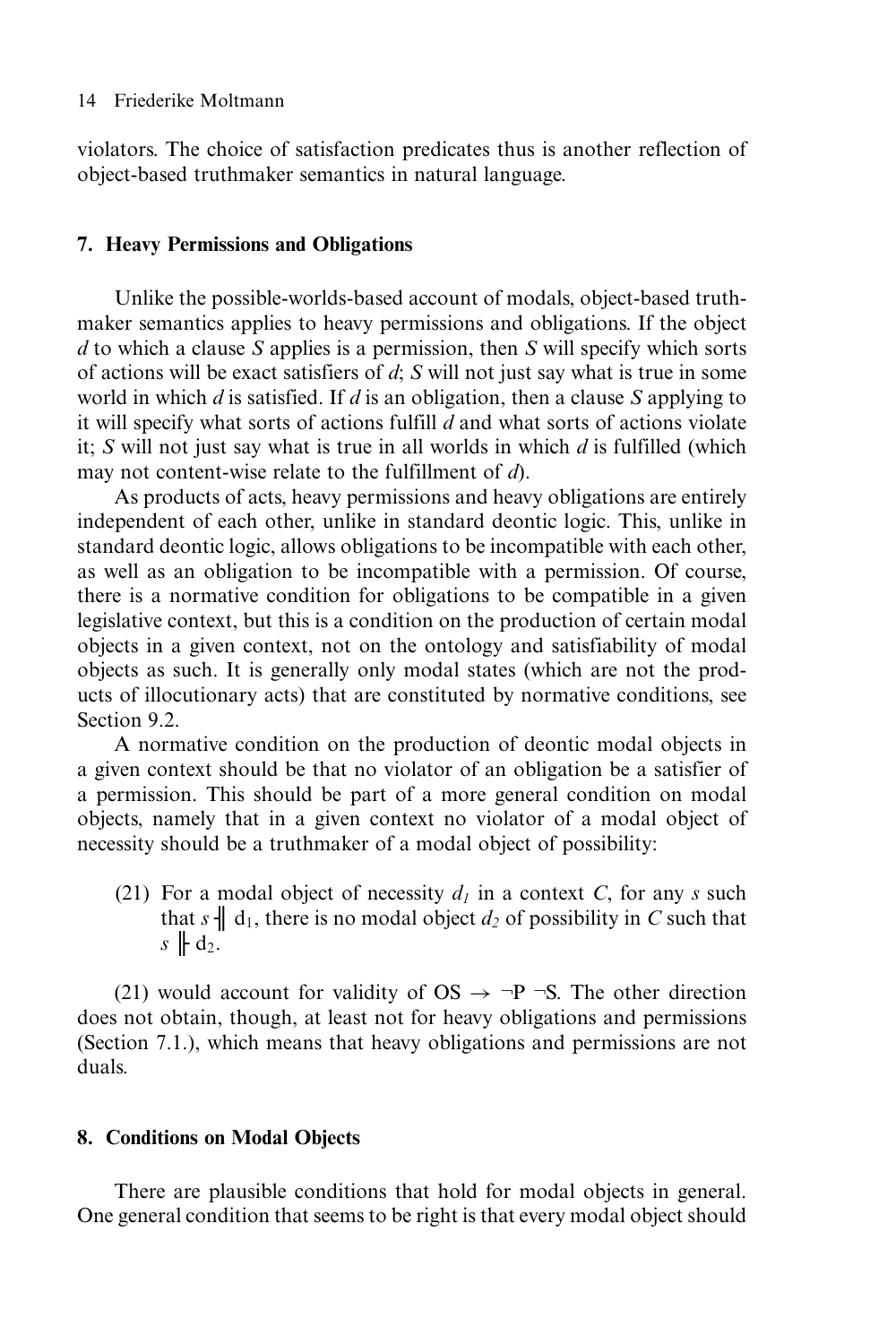have at least one satisfier or violator. Thus, a modal object of possibility should have at least one satisfier, and a modal object of necessity such as a command should have at least one satisfier or violator. Moreover, no satisfier of a modal object may also be a violator of that modal object. That is, the set of satisfiers and violators of a modal object may not overlap. Also convexity obtains, that is, if for actions or situations  $s_1$  and  $s_2$  that are satisfiers of a modal object *d*, and for an action or situation  $s, s_1$  <  $s < s_2$ , then *s* is also a satisfier of  $d<sup>15</sup>$ . A modal object may have only an impossible situation or action as satisfier, namely if it has a contradictory content.<sup>16</sup>

The set of satisfiers of a modal object is not generally closed under fusion or 'part of'. The fusion of a situation of John's winning and a situation of Mary's winning is no longer a satisfier of a modal object whose complete content is given by *John won or Mary won*, and the situation of lighting the gas is not a satisfier of the modal object whose complete content is given by *John lit the gas and turned on the stove*.

The notion of a partial content applies not only to sentences, but also to modal objects, as we have seen, which is reflected in the applicability of *part of* and *partially* to modal and attitudinal objects. The notion of partial content of a modal object can now be defined as below:

(22) Partial content of modal objects For a modal object *d*, a set *C'* is a *partial content* of *d* if for the content *C* of *d*, *C*' is a partial content of *C*.

The part-relation among modal objects, we have seen, is based on partial content. That is, a modal object  $d_2$  is a part of a modal object  $d_1$  only if  $d_2$ 's content is a partial content of  $d_1$ 's content:

(23) Condition on the part-relation among modal objects For modal objects  $d_1$  and  $d_2$ , if  $d_2$  is part of  $d_1$ , then  $d_2$ 's content is a partial content of  $d_1$ 's content.

The other direction does not hold, since modal objects are not just individuated by their content, but are subject to various conditions of concreteness, origin, and agent-dependence.

The notion of partial content is central for the relation between clausal predicates and the modal (or attitudinal) objects of which they may hold, as we will see in the next section.

It is plausible that for any partial content of a modal object there is a part of that modal object with that partial content as its content. This is captured by the following condition on extraction: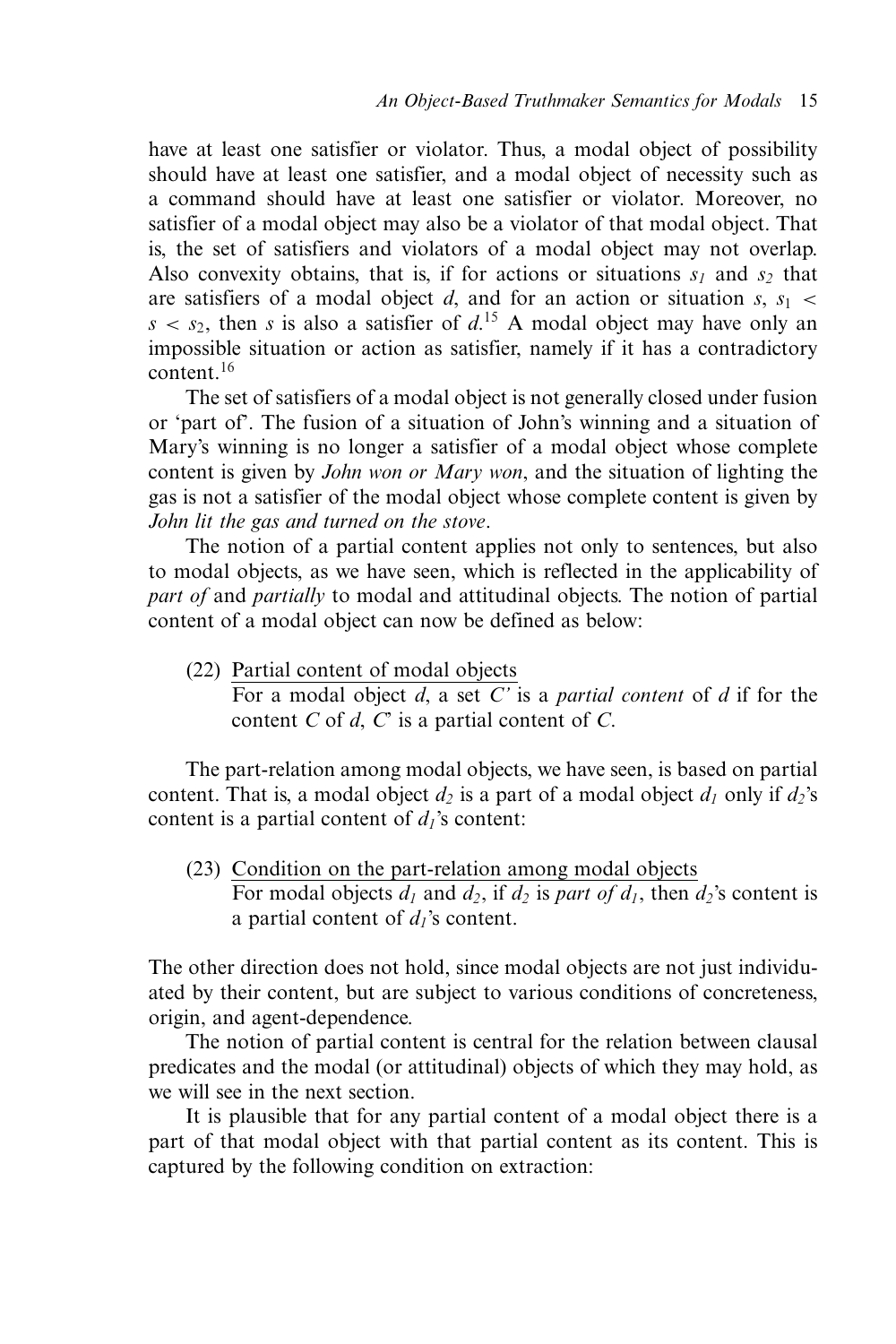(24) Extraction of modal objects

For a modal object  $d_1$  and a partial content *C* of  $d_1$ , there is unique modal object  $d_2$  with C as its content so that  $d_2$  is part of  $d_1$ .

There are also conditions on the fusion of modal objects. The fusion of modal objects is not as intuitive as with objects that are not content-bearers, having to do with the fact that a description of such a fusion is not always straightforwardly available.

The fusion of modal objects of the same modal flavor and the same force, involving the same agent is unproblematic.17 The fusion of John's obligation to work and his obligation to pay taxes, referring to the plurality of two modal objects, is John's obligation to do work and pay taxes, a single modal object with a conjunctive clausal predicate. Let us then consider two modal objects (with the same modal flavor and the same force) that have different agents and involve the same sorts of actions on the part of the agents as satisfiers, for example John's obligation to work in the evening and Mary's obligation to work in the evening. The fusion of those two modal objects can be described as the obligation for John and Mary to work in the evening. The satisfiers of that fusion will be actions of John and Mary working in the evening distributively understood, that is, actions that would be sums  $s_1 \vee s_2$  of an action  $s_1$  of John working in the evening and an action  $s_2$  of Mary working in the evening. Given Extraction, it suffices to characterize the fusion of two modal objects in terms of its content (based on the contents of  $d_1$  and  $d_2$ ) and the condition that it contains  $d_1$  and  $d_2$  as parts:

(25) Fusion of modal objects

For modal objects  $d_1$  and  $d_2$  of the same modal flavor, of the same force, with nonoverlapping sets of satisfiers and violators, the fusion  $d_1$  and  $d_2$ ,  $d_1 \odot d_2 =$  the modal object *d* with  $d_1$  and  $d_2$ as parts and  $pos(d) = \{s_1 \vee s_2 | s_1 \in pos(d_1) \& s_2 \in pos(d_2)\}\$  and  $neg(d) = \{s | s \nvert d_1 \, v s \nvert d_2\}$ 

(25) rules out fusions for modal objects that would result in violating the conditions on modal objects of not having overlapping sets of violators and satisfiers. This will be relevant for inferences with modals discussed in Section 9.1.

Can modal objects of different forces have a fusion, say an obligation and a permission? How would such a modal object look like? A modal object of this sort should have as satisfiers sums of a satisfier of the obligation and a satisfier of the permission. Its violators would simply be the violators of the obligation. Thus the violators would violate just part of the content of such a fusion. For the fusion of two modal objects with the same flavor, but different modal forces the very same definition in (25) is in fact applicable.<sup>18</sup>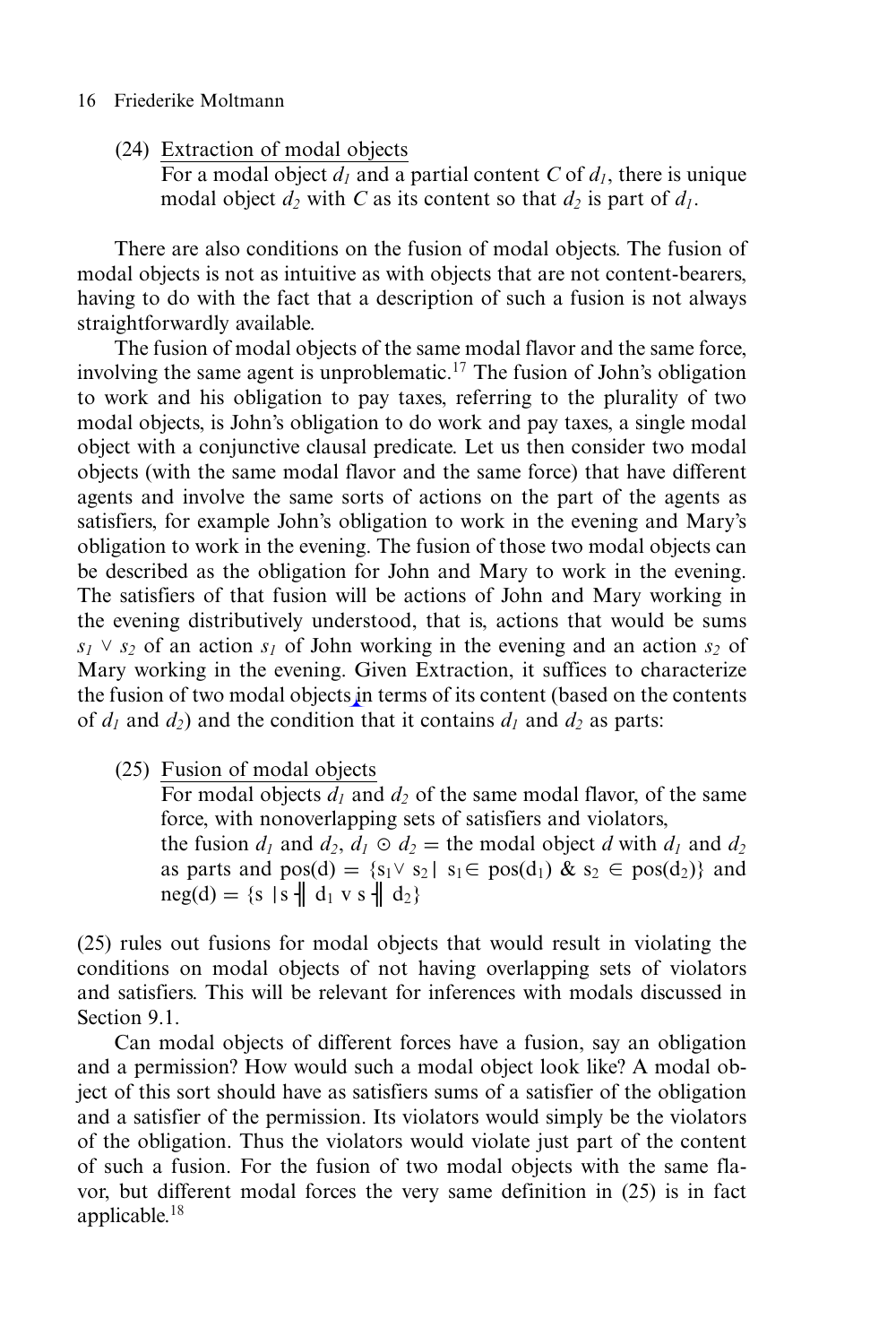Fusions of modal objects will play a crucial role when recasting objectbased truthmaker semantics within a dynamic semantic perspective. A discourse context for modals of a particular type can conceived as a modal object itself. For example a to-do list in the sense of Portner (2007) would itself be a deontic modal object. Updating would then mean fusion of the described or produced modal object with the relevant background modal object. Just as there are separate lists for different sorts of modals, there will be separate fusions for the associated modal objects.

## **9. The Relation of Modal Objects to their Clausal Predicates**

When sentences apply to modal objects as, again, in the logical forms of (26a) and (27a) in (26b) and (27b), they will express a property regarding the satisfiers and violators of the modal objects:

- b.  $\exists d(need(d) \& [John to leave](d))$
- (27) a. John is permitted to leave.
	- b.  $\exists d$ (is permitted(d) & [*John to leave*](d))

What exactly is the property of modal objects that sentences express? For formulating that property, let us note that sentences may underspecify the satisfaction conditions of a modal object. Consider:

(28) John needs to write a book (in order to get tenure).

The need described by (28) is not simply satisfied if John writes some book or other.<sup>19</sup> It is satisfied only when he writes a book in his field that gets published by a sufficiently good publisher. This means that in a need report, the clausal complement of *need* may give only necessary, not sufficient conditions on the satisfaction of the reported need. As a first proposal, one may then take a sentence *S* to have as its meaning the property of modal objects in (29) (as in Moltmann 2015, 2017a):

(29) 
$$
[S] = \lambda d[\forall s(s \parallel d \rightarrow s \parallel S) \& \forall s(s \parallel d \rightarrow s \parallel S)]
$$

Here∥ is the relation of exact truthmaking now holding between situations or actions *s* and modal objects *d*.  $\parallel$  is the relation of inexact truthmaking, that is, the relation that holds between a situation *s* and a modal object *d* in case *s* has a part *s*' that is an exact truthmaker of *S*. A sentence *S* thus expresses the property that holds of a modal or attitudinal object *d* just in case every exact satisfier of *d* is a (possibly inexact) truthmaker of *S* and every exact violator of *d* is a (possibly inexact) falsifier of *S*. In the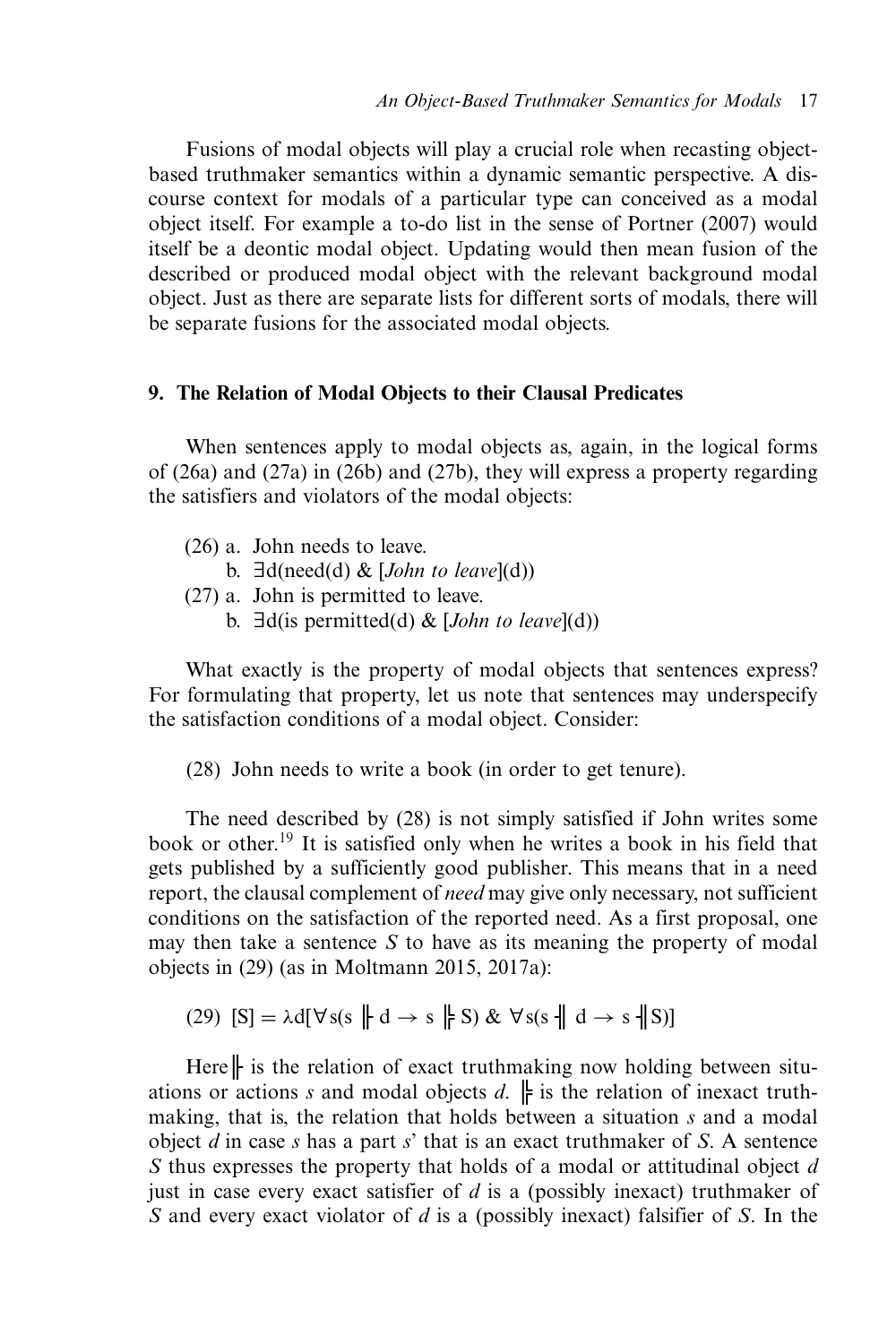case of permissions, which lack violators, the second condition is of course vacuously fulfilled.

However, (29) cannot be correct. First, the condition (29) imposes on satisfiers of the modal object cannot be correct. (29) makes (30) follow from (28) (on the relevant narrow-scope reading of the disjunction):

(30) John needs to write a book or a letter.

This, it appears, is the very same problem as with entailments among imperatives.

Second, the condition that (29) imposes on violators of the modal object cannot be right. If an exact violator *s* of the need described in (28) just has to be an inexact falsifier of the sentential unit *John to write a book*, then *s* may violate the need in ways that are irrelevant to the content of *John to write the book*.

The first problem is avoided by making use of the notion of partial content, requiring that the positive content of the clause be a partial content of the modal object. Given (28), the positive content of the clause in (30) is not a partial content of the need. In order to account for the second problem, it should be required that any exact falsifier of the clause also be an exact violator of the modal object. Thus (28) says that any action of John just violating the book-writing condition also violates the more specific bookwriting condition imposed by the need. (Recall from (15a) that an exact falsifier of a conjunct *S* is also an exact falsifier of a conjunction *S* & *S*'.) However, not every exact violator of the modal object needs to be a falsifier of the clause. In (28) an exact violator of the need may be an action of John writing a book that is unpublishable, a situation that does not falsify *John to write a book*.

Thus the meaning of a sentence as a property of modal objects should be formulated as below, making use of the notion of partial content:

(31)  $[S] = \lambda d[pos(S) \text{ is a partial content of } pos(d) \& \forall s(s \parallel S \rightarrow s \parallel d),$ in case neg(d)  $\neq \emptyset$ ]

The second conjunct in (31) is relevant, of course, only for modal objects of obligation. (31) as such applies to modal objects of necessity and of possibility.

(31) also takes into account clausal predicates with negation. Modal objects themselves, being objects, cannot be negated; only their clausal predicates can. A negated clausal predicate will give a partial characterization of the satisfiers of a modal object in terms of the falsifiers of the clause. Consider (32):

(32) You must not open the window or the door.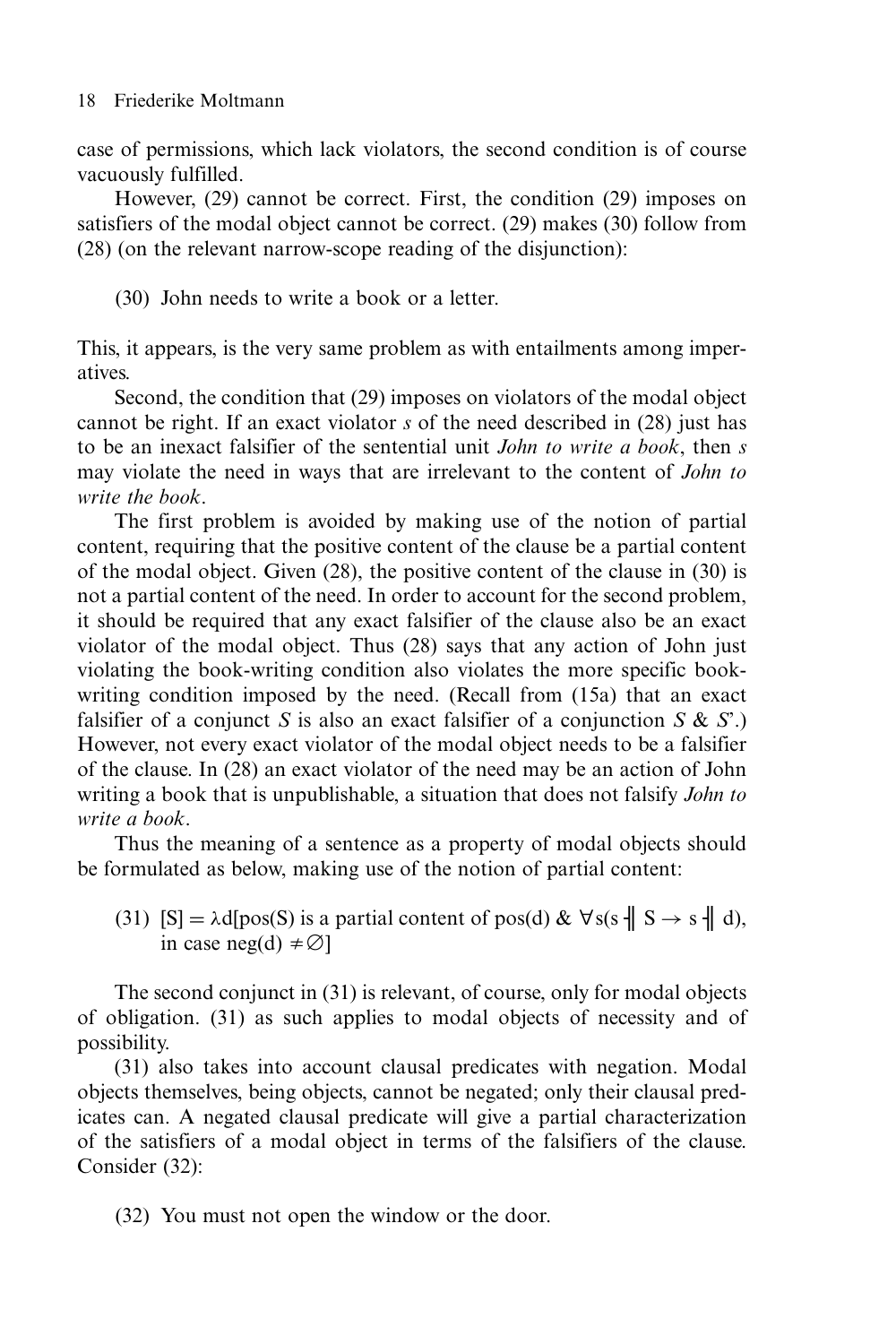According to (31), any satisfier of the obligation described in (32) is part of an action that falsifies *you open the window or the door*, and thus, given (15b), violates both *you open the window* and *you open the door*. In addition, every action falsifying *you open the window or the door* should contain an action satisfying the obligation. This means that a satisfier of the modal object would be an action of opening the window or else of opening the door.

A negative clause specifies the satisfiers of a modal object that is a permission in, of course, the very same way:

(33) You may not open the window or the door.

Having given the content of clausal predicates of modal objects in terms of truthmaker theory, the next task now is to account for the inferences that deontic logic has traditionally dealt with.

## **10. Inferences with Deontic Modal Sentences**

## *10.1. Inferences with heavy permissions and obligations*

There are a number of inference patterns that standard deontic modals validates, but that are not intuitively valid, and some that are intuitively valid, but not validated by standard deontic logic. Within object-based truthmaker semantics, the validity or invalidity of inferences is not just based on the truth conditions of sentences. Rather they can be traced to the following different factors:

- [1] the truth-maker-based content of modal objects and their clausal predicates
- [2] the nature of the satisfiers of modal objects
- [3] the ontology of modal objects
- [4] general conditions on generating modal objects, and in particular modal states.

First, as already mentioned, there is no duality between heavy permissions and heavy obligations. While OS implies  $\neg P\neg S$  (Condition (21)),  $\neg P\neg S$ does not imply OS. The reason is that the absence of a modal object does not entail the presence of any other modal object whatsoever.

Just as Fine's sentence-based semantics of imperatives provides a straightforward account of Ross' paradox involving imperatives, object-based truthmaker semantics provides a straightforward, if somewhat different, account of Ross' paradox with deontic modals as below: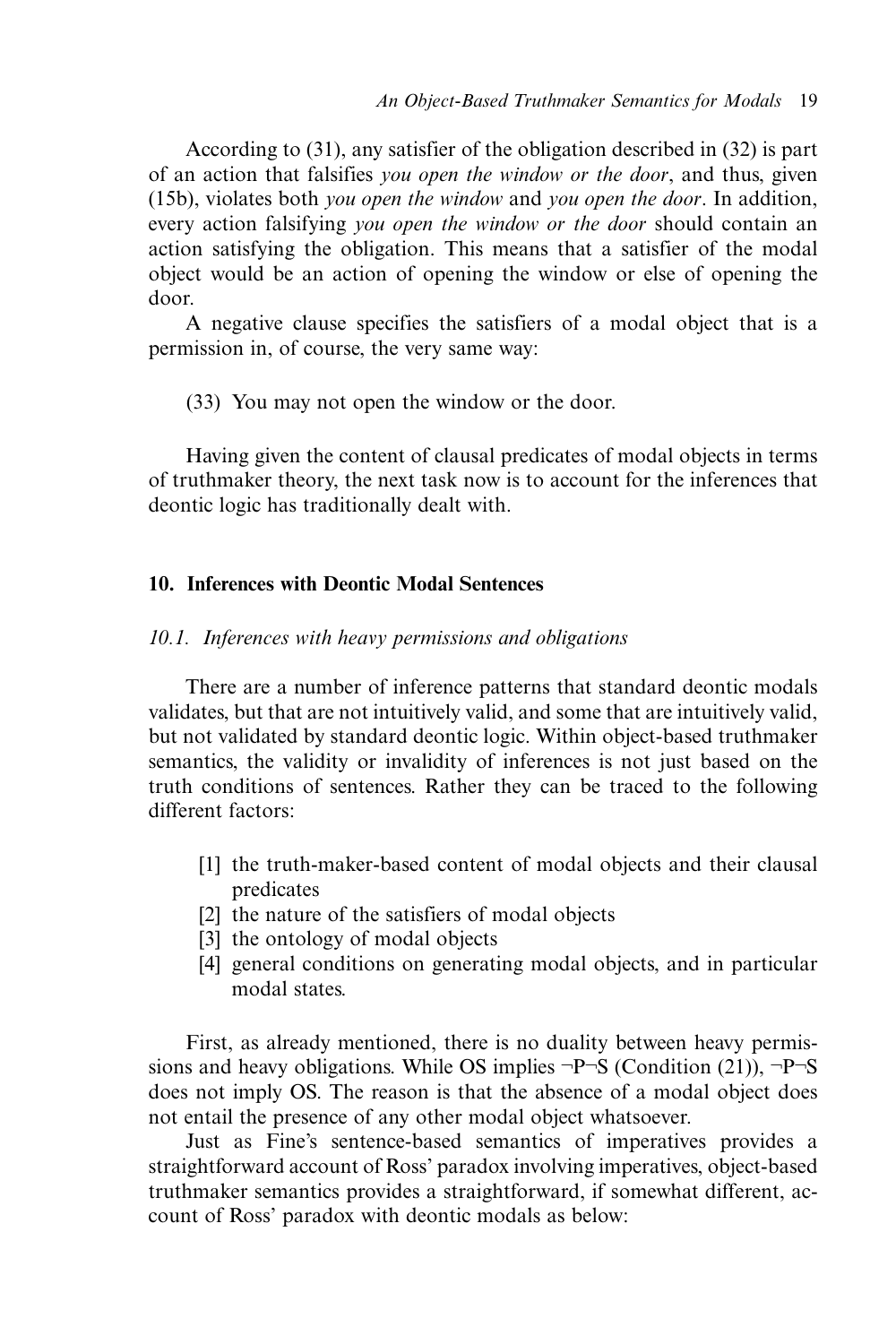(35) You may take an apple.

You may take an apple or burn the house.

The invalidity of (35) (on the free-choice reading) follows from the partial-content relation between a clausal predicate and a modal object. The content of the permission described by the conclusion of (35) need not be a partial content of the modal object that is described by the premise.

The corresponding inference with statements of obligation appears similarly invalid, though it is valid in standard logic (and Fine's sentence-based truthmaker semantics, see Section 7.3.):

(36) You must post the letter. You must post the letter or burn it.

The explanation of the invalidity of (36) is the same. The very same partial-content relation obtains between a clausal predicate and a modal object of possibility and a clausal predicate and a modal object of necessity.

The mereology of modal objects is the ground for the validity of the inference below:

(37) You must drink the tea and you must take the pill. You must drink the tea and take the pill.

The two modal objects  $d_1$  and  $d_2$  described by the premise (the implicit arguments of the two occurrences of *must*) are of the same kind, involving the same agent, and thus have a fusion *d*. *d* will have as its satisfiers sums of a satisfier of  $d_1$  and a satisfier of  $d_2$  (which as mentioned, can be impossible actions). The conclusion of (37) may involve *d* as the implicit argument of the one occurrence of *must*.

Unlike in standard deontic logic, the corresponding inference for permissions also comes out valid:

(38) You may take an apple, and you may take a pear. You may take an apple and take a pear.

Given standard deontic logic, there may not be a deontically possible world in which the two prejacents in the premise are both true, in which case the conclusion does not hold. But on the present view, there will be a modal object that is the fusion of the two permissions described in the premise and that thus can serve as the implicit argument of *may* in the conclusion.

While the inference in (38) appears valid, there is in fact one type of circumstance in which it is not valid, namely in which the permissions cannot both be taken up. Thus, there is no contradiction saying *you may take and apple and you may take a pear, but not both*. What appears to go on in such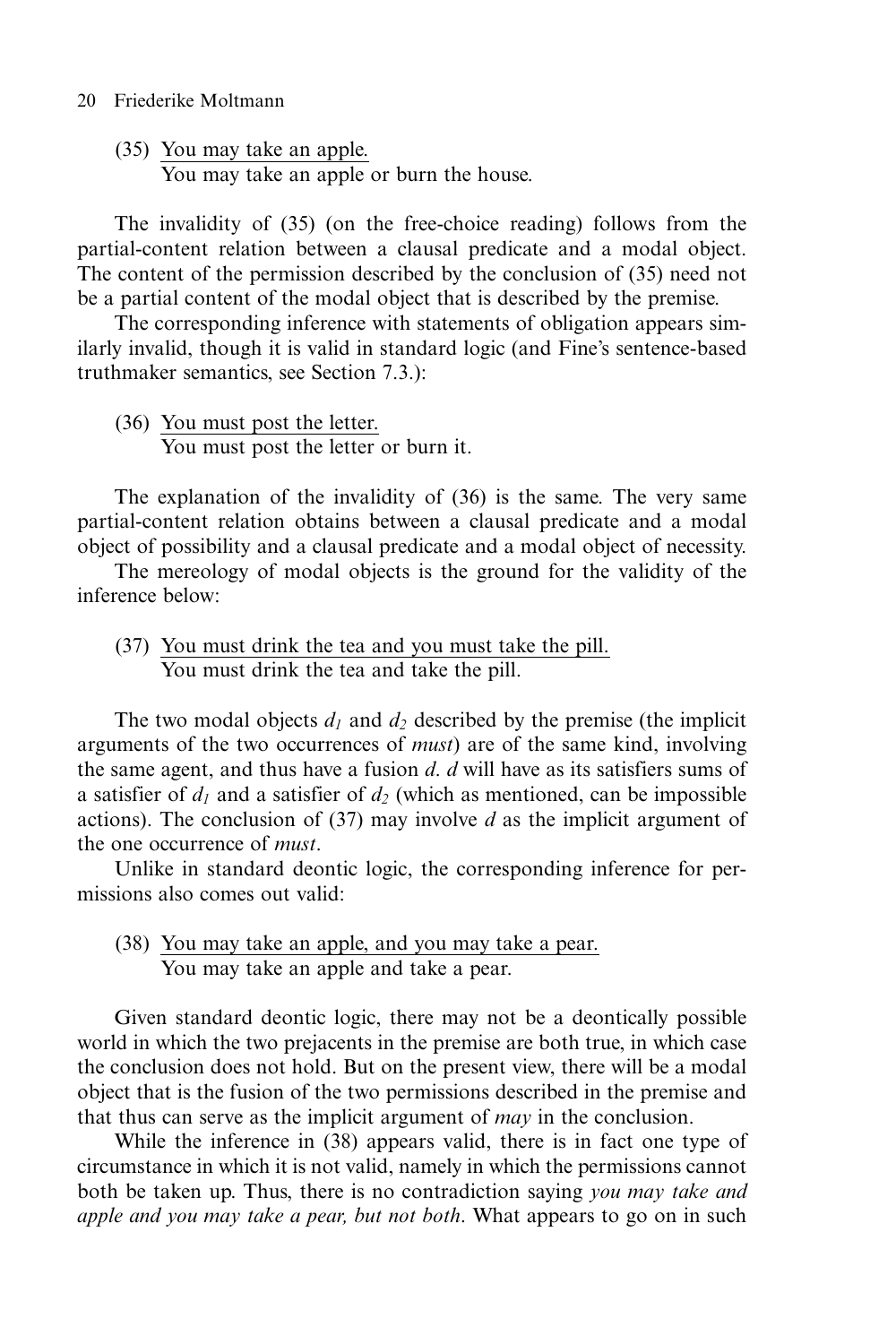cases is that there are no simple permissions given, but rather permissions that also incorporate a proscription (to take up the other permission) (that is, fusions of a permission and a proscription). The permission to take an apple thus is in fact a modal object that has both satisfiers (actions of taking an apple) and violators (actions of taking the pear). It is not described that way, but that is because there are no straightforward terms for such modal objects in English and the construction for simple permissions is used to described the more complex modal object. The two permission-proscription modal objects do not have a fusion because the fusion would have the same satisfiers and violators (actions of taking an apple and a pear), violating the precondition on fusions in (25)

Two permissions may have inconsistent contents (*I may stay and I may leave*). If they are just permissions, they would then have a fusion with an inconsistent content, validating the inference to *I may stay and leave*. This inference can be considered valid despite the fact that the permission described by the conclusion has only impossible satisfiers. (Thus the following reasoning does not seem faulty: If I am permitted to stay and I am permitted to leave, then I am also permitted to stay and leave, even though this will be impossible for me to do.)

The partial-content relation between clausal predicate and modal object also accounts for the validity of the inference below:

(39) You must drink the tea and take the pill. You must drink the tea, and you must take the pill.

The conjuncts in the premise give each a partial content of the same modal object *d* (the implicit argument of *must* in the premise), and *d* is also a modal object that the two conjunct sentences in the conclusion may be taken to describe (so that *d* would be an implicit argument of both occurrences of *must* in the conclusion). Alternatively, the validity of the inference in (39) could be due to Extraction. Extraction means that for a modal object *d* with distinct conjunctive contents  $C_1$  and  $C_2$ , there will be two modal objects  $d_1$ and  $d_2$  whose content is partially given by  $C_1$  and  $C_2$  respectively.

Deontic modals cannot be stacked or iterated, that is PP(S) and OO(S) are impossible, as is PO(d). Similarly as in Fine (to appear b), this follows from the requirement that the clausal predicate of a modal characterize actions. On the present view (on which  $P(S)$  is to be understood as  $\exists d(P(d))$  $\&$  S(d))), the modal object (introduced by PP(S)) would require actions as satisfiers. But the satisfiers of deontic modal sentences are certainly not actions, but entities of a different type. They are entities closely related to the modal objects deontic sentences quantify over, say states of a modal object meeting the conditions specified by the sentence. (I will come back to that in Section 10.) This means that  $\exists d(P(d) \& S(d))$  could not serve to specify satisfiers of the modal object that would be introduced by PP(S).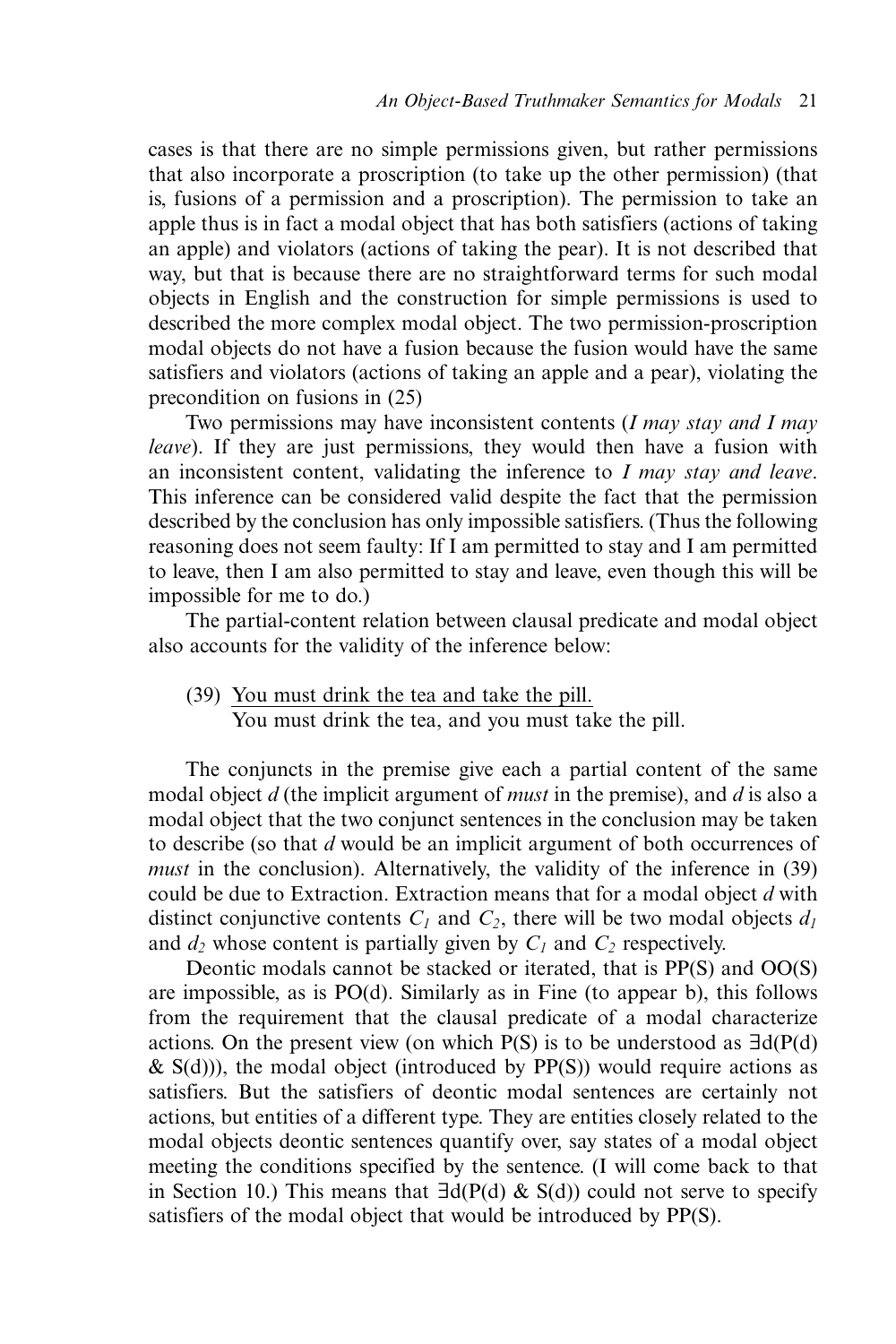The nature of actions as truthmakers can also account for the invalidity of the inference below, the well-known puzzle of the Good Samaritan (McNamara 2014):

# (40) It ought to be the case that Jones helps Smith who has been robbed. It ought to be the case that Smith has been robbed.

The actions that are satisfiers of the obligations described by the premise of (40) need to be understood against the background of a man being injured. Actions, by nature, carry presuppositions, and it will be the modal object itself that imposes them as preconditions on its satisfiers and violators.

As in standard logic, inferences from *John must pay taxes* or *John may pay taxes* to *John pays taxes* are not valid since *John pays taxes* may be false in a model in which John's permission or John's obligation to pay taxes exists, but in which there are no actual truthmakers for that permission or obligation. Also, that John pays taxes won't be a partial content of *John must pay taxes* or *John may pay taxes*. Given object-based truthmaker semantics, truthmakers of modal sentences are best taken to be modal objects themselves, or at least entities closely related to them or definable in terms of them (states of modal objects being valid, say). Clearly, then, the content of *John must pay taxes* or *John may pay taxes* does not have *John pays taxes* as a partial content, since the latter consists in actions and the former in modal objects and actions cannot be part of modal objects (but only satisfiers of modal objects). That is, a truthmaker for the premises, a modal object, cannot have as part a truthmaker for the conclusion, a satisfier of the modal object.

# *10.2. Light permissions and obligations*

Unlike in standard deontic logic, in object-based truthmaker semantics there are no inferential connections between heavy permissions and heavy obligations. A heavy permission simply is the product of an illocutionary act and its content need not relate to any obligation, and vice versa for a heavy obligation. But this is not so for light permissions and light obligations. Light permissions and obligations on the present approach are conceived as modal states that are not (just) the result of particular acts, but may be constituted in other ways and as such are subject to conditions relating states of permission and states of obligation to each other within a coherent moral system.

How should such states be understood? Roughly, the maximal modal state of light permission can be understood as consisting of the conjunction of everything that is (just) permitted, in the sense of not being a violator of an obligation (or being a satisfier of a proscription). When predicated of such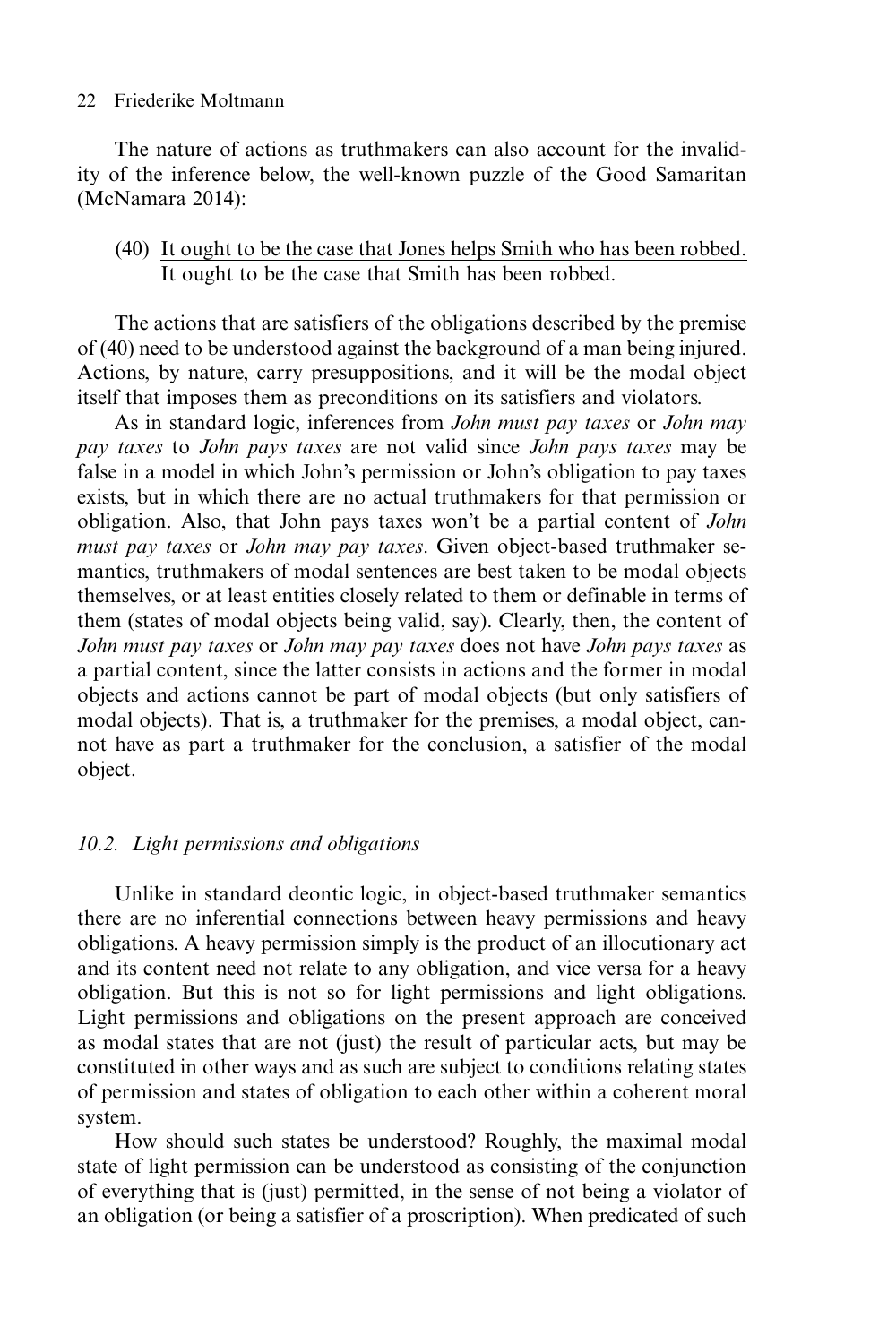a state, the clausal predicate need not list all that is permitted, but rather gives only a partial content of the content of the modal state. Extraction, a general condition on modal objects, also holds for modal states. That is, for a modal state  $d_1$  and a partial content C of  $d_1$ , there is a modal state  $d_2$  that is part of  $d_1$  and whose content is *C*. The maximal modal state of permission is satisfied only by action (perhaps only impossible ones) that up all that is permitted. Smaller actions may also count as taking up what is lightly permitted, in the sense of satisfying states that are parts of the maximal modal state of permission.

Also the maximal modal state of obligation can be understood as consisting of the conjunctions of all that is obligatory. Again that state will have only actions as satisfiers that satisfy all that is obligatory. Extraction also obtains for modal states of obligation, just as it does for modal states of permission.

Not violating a (modal state of) light obligation now is a condition constitutive of a modal state of light permission, defining its satisfiers. The condition is given below, where < is the part-of relation between actions as well as between modal objects:

(41) Condition on light obligation

In a given context *C*, for the maximal modal state  $d_2$  of light obligation in *C* and the maximal modal state  $d_1$  of light permission in *C*, and any action *s*:

$$
\sum_{\mathbf{S} \in \mathcal{S}} (s^{\prime} < s \mathbf{\&} s^{\prime} \mathbf{w} \mathbf{d}_2) \rightarrow s \mathbf{w} \mathbf{d}_1.
$$

That is, any action that contains no exact violator of the obligation state is lightly permitted. Given the earlier condition (21), (41) establishes the duality between light permission and light obligation.

Speaking of a single maximal state of permission or obligation is in fact not entirely correct. There may be different maximal states belonging to different modal systems or contexts. Moreover, for a given context, there may be different states of the same force at once, for example a 'muststate' and an 'ought-state', with only the former involving a duality to permissions (*John ought to do X* does not imply *John is not permitted to not do X*).

#### **11. Comparison with Fine (to appear b)**

Fine (to appear b) gives an account of deontic modals within sentencebased truthmaker semantics. That account is not based on an ontology of modal objects with their truthmakers or satisfiers, yet it shares significant similarities with the present approach.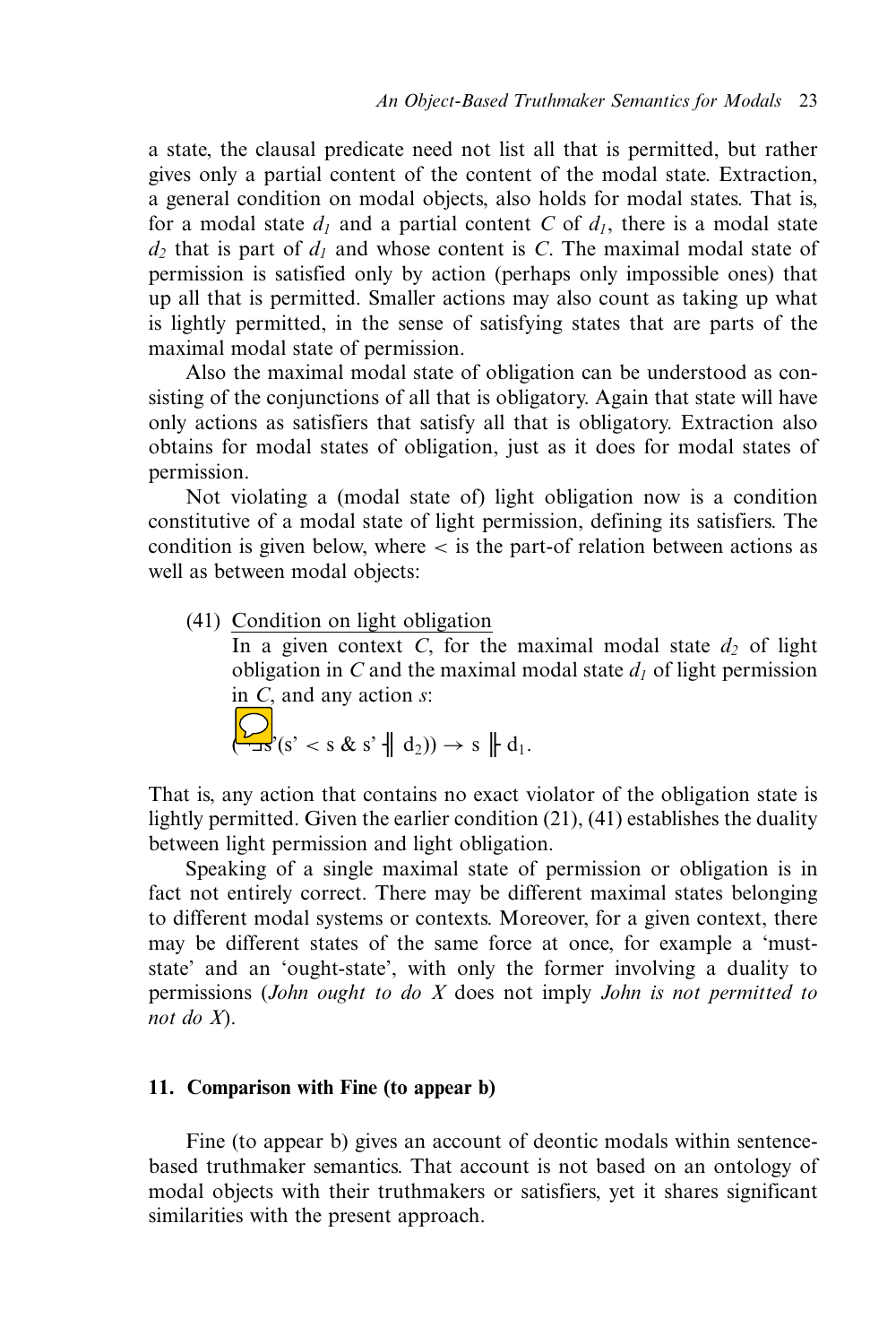For Fine the semantics of deontic modals is based on the notion of a *code of conduct*. A code of conduct is a (contextually given) set of actions *a* with the following properties: *a* discharges all the obligations and *a* is permitted. Each action in the code of conduct is called an *ideal course of action*. The semantics of deontic modal statements involves the part-of relation among actions and is based on the following notions:

- (42) For prescriptive contents (i.e. sets of actions) *X* and *Y*,
	- a. *X subsumes Y* if every action in compliance with *X* contains an action in compliance with *Y*.
	- b. *Y subserves X* if every action in compliance with *Y* is contained in an action in compliance with *X*.

Thus, *X* subsumes *Y* and *Y* subserves *X* just in case *Y* has a content that is a partial content of the content of *X*. The conditions for the truth of permission statements and obligation statements are then as follows:

- (43) For a code of conduct C,
	- a. O(X) is true iff *C* subsumes *X*, that is, if every ideal course of action in *C* contains an action in compliance with *X*.
	- b.  $P(X)$  is true iff *X* subserves *C*, that is, if every course of action in compliance with *X* is contained in an ideal course of action in *C*.

That is, all the ideal courses of actions must contain some action satisfying a given obligation, and all satisfiers of a given permissions must be part of some ideal course of action.

Fine's notion of a code of conduct is closely related to the notion of the set of satisfiers of a modal object. In fact, a code of conduct would be the set of satisfiers of the fusion of all permissions and all obligations. While such fusions are permitted on the present approach, they could not play the semantic role modal objects are supposed to play. That is because a clausal predicate of a modal object that is a fusion of a permission and an obligation could not serve to convey the content of what is permitted, but only of what is obligatory, given that the clausal predicate conveys a partial content of the modal object. The satisfiers of a fusion *d* of a permission and an obligation would consist of actions that take up the permission and satisfy the obligation. But for a permission statement  $P(S)$  be true, every satisfier of the permission content (clausal complement) *S* would have to be part of a satisfier of *d*, and every satisfier of *d* would have to contain a part that satisfies *S*. This, however, is not generally the case: *d* may have satisfiers that do not have parts that satisfy *S*. Take *d* to be the fusion of John's obligation to work all day and his permission to drink and to smoke. A satisfier of *d* would be the action *s* of John working and John smoking. But *s* would not contain a part that satisfies *John drinks*, and thus *John drinks* could not give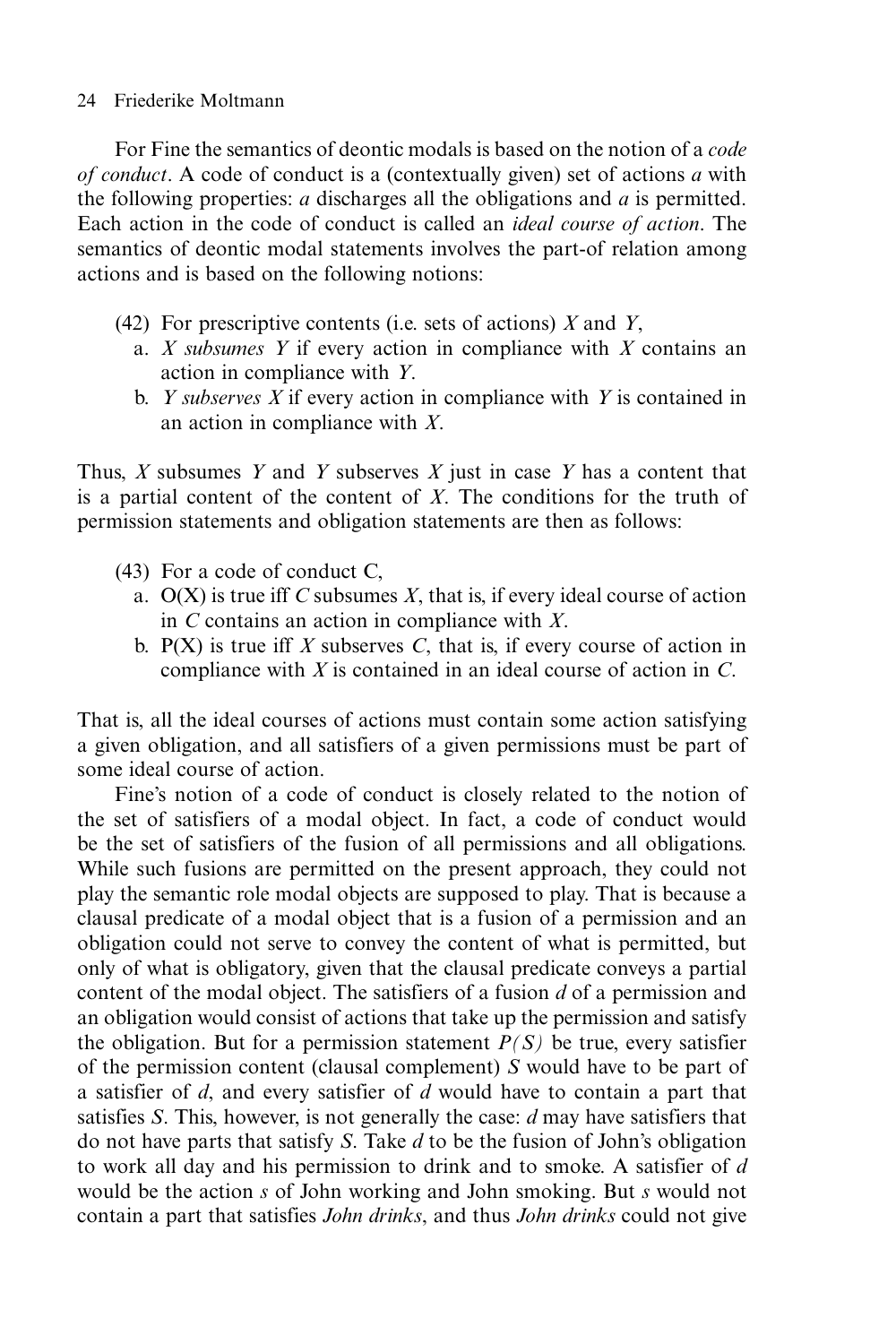a partial content of *d*. This is different if *S* is the content of an obligation, say the content of *John works*. Then every satisfier of *S* is part of a satisfier of *d* and also every satisfier of *d* has a part that satisfies *S*. Thus, for obligations Fine's account basically coincides with the present one on which the clausal complement gives a partial content of the modal object (code of conduct), but not so for permissions.

I see two issues with Fine's notion of a code of conduct. The first is a locality issue, the second is an identification issue. For Fine, deontic modal statements are interpreted relative to a set of actions fulfilling all that is obligatory and all that is permitted. However, particular modal statements may just involve something that is permitted or something that is obligatory in a strictly local fashion. For example actions of making an offer or giving a permission may just license certain actions regardless of what else is permitted or obligatory. A promise may lead to an obligation whose fulfillment just depends on what has been promised and nothing else. Satisfying such modal products may go against given obligations. The satisfaction conditions of a modal product need not relate to anything beyond the modal product itself, and in particular it need not relate to given obligations or permissions. Of course the code of conduct may be conceived as being strictly local itself and just identified with the set of satisfiers of a given modal product, but this would require separating obligations and permission.

Fine's account also raises issues if it were to serve as a semantics for the purpose of understanding and communication, namely of how to identify and to convey a code of conduct. For a speaker to understand and communicate that John need to publish a book does not require knowing what sort of book exactly John need to publish and what else John is obliged or permitted to do. For communicating that Bill is allowed to park the car it is not necessary to know about other actions Bill is obliged or permitted to undertake except parking the car, and even for that it is not necessary to know the details, for example for how long he may park it.

The present approach does not raise the two issues because of its focus on modal objects. For the truth of a deontic statement it is entirely sufficient to take into account the set of satisfiers (and perhaps violators) of the modal object in question. Modal objects of course may differ in 'size', and modal states may be satisfied by a much greater range of actions than modal objects that are products of illocutionary acts. Fine imposes separate conditions involving what is permitted and what is obligatory, unlike standard deontic logic, but still permissions and obligations act together to define a single set that is the basis for the interpretation of both statements of permissions and statements of obligations. On the present approach, permissions are in principle entirely separate from obligations, though they may be jointly constitutive of certain modal states (Section 9.2.).

For understanding and knowing the truth conditions of a particular permission or obligation statement, the speaker need not know what exactly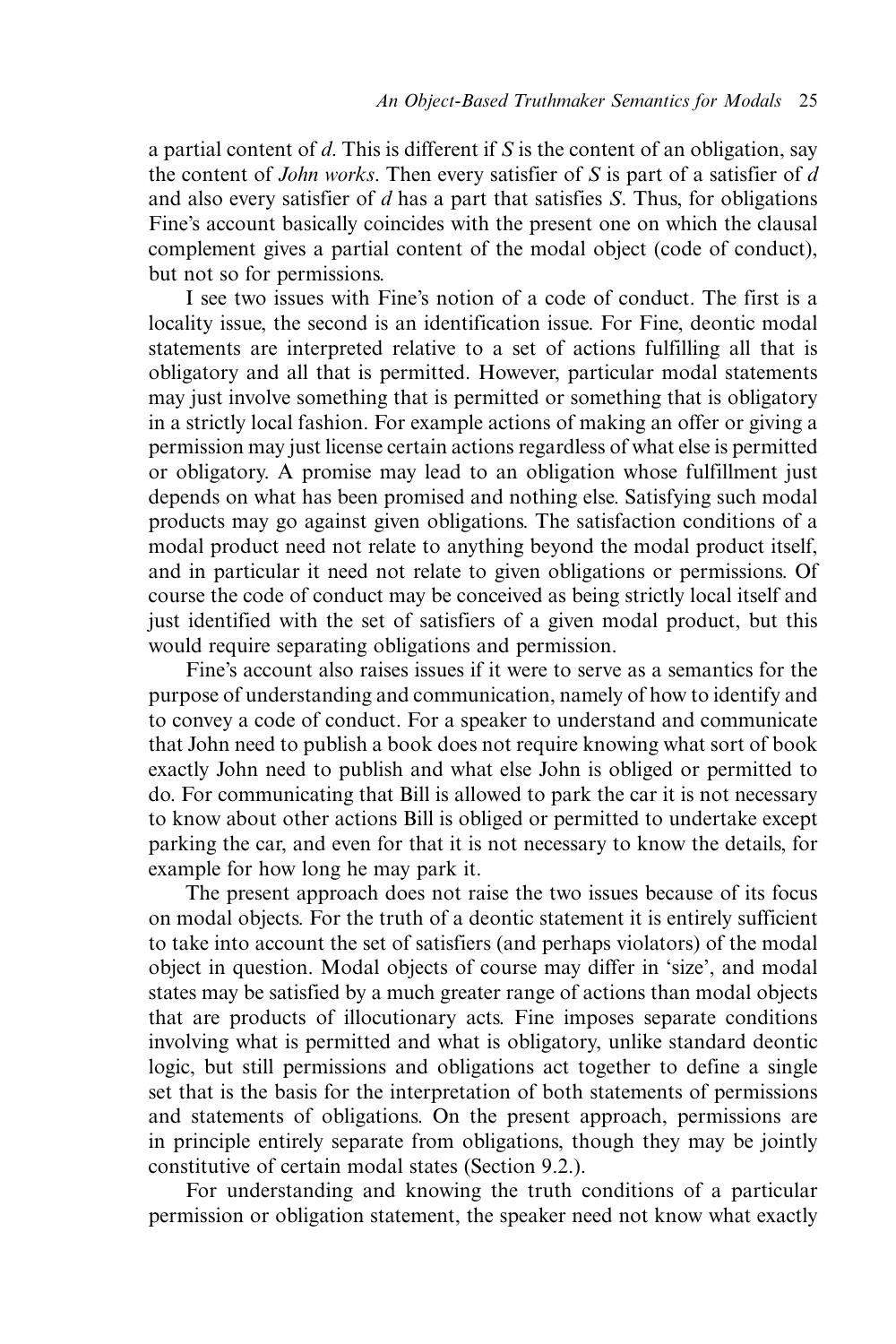the satisfiers of the modal object in question are, but only that the clausal predicate gives a partial characterization of whatever the content of the modal object is.

There are also specific differences between Fine's account and the present one regarding the treatment of particular inferences. One of them concerns the paradox of permission (von Wright 1968, Kamp 1973). Fine's sentencebased truthmaker semantics accounts for the failure of the inference below straightforwardly:

(44) John may leave the room. John may leave the room or stay.

If the premise of (44) is true relative to a code of conduct *C*, then every action satisfying *John leaves the room* is part of an action in *C*; but not every action satisfying *John leaves the room or stays* may then be part of an action in *C*, so the conclusion is not true relative to C.

Fine's semantics, however, does not apply to the failure of the same type of inference with modals of necessity (McNamara 2014):

(45) John must leave the room. John must leave the room or stay.

If the premise of (45) is true relative to a code of conduct *C*, then every action in C contains an action satisfying John leaves the room as part. But then also every action in C contains as part an action satisfying John leaves the rom or stays. Fine in fact considers the inference valid on one reading and distinguishes that reading (what he calls 'bounded obligation') from free-choice obligation Op, giving a distinct semantics for the latter as follows:

(46) Op(X) is true relative to a code of conduct C if *C* subsumes *X* and if *X* subserves *C*, that is, if every ideal course of action in *C* contains an action in compliance with *X* and every action in compliance with *X* is contained in an ideal course of action in *C*.

Fine here imposes the condition that *X* be a partial content of *C*, which is just what the present approach does with respect to the content of both modal objects of obligation and modal objects of permission.

I disagree with Fine that modals of obligation may fail to display a freechoice reading. For me, the conclusion in (45) has just a single reading, on which John can discharge the obligation either by leaving or staying. There is no difference in intuition between (44) and (45). Object-based truthmaker semantics treats disjunctive permissions and obligations in the very same way: the inferences in (44) and (45) are both excluded because the clausal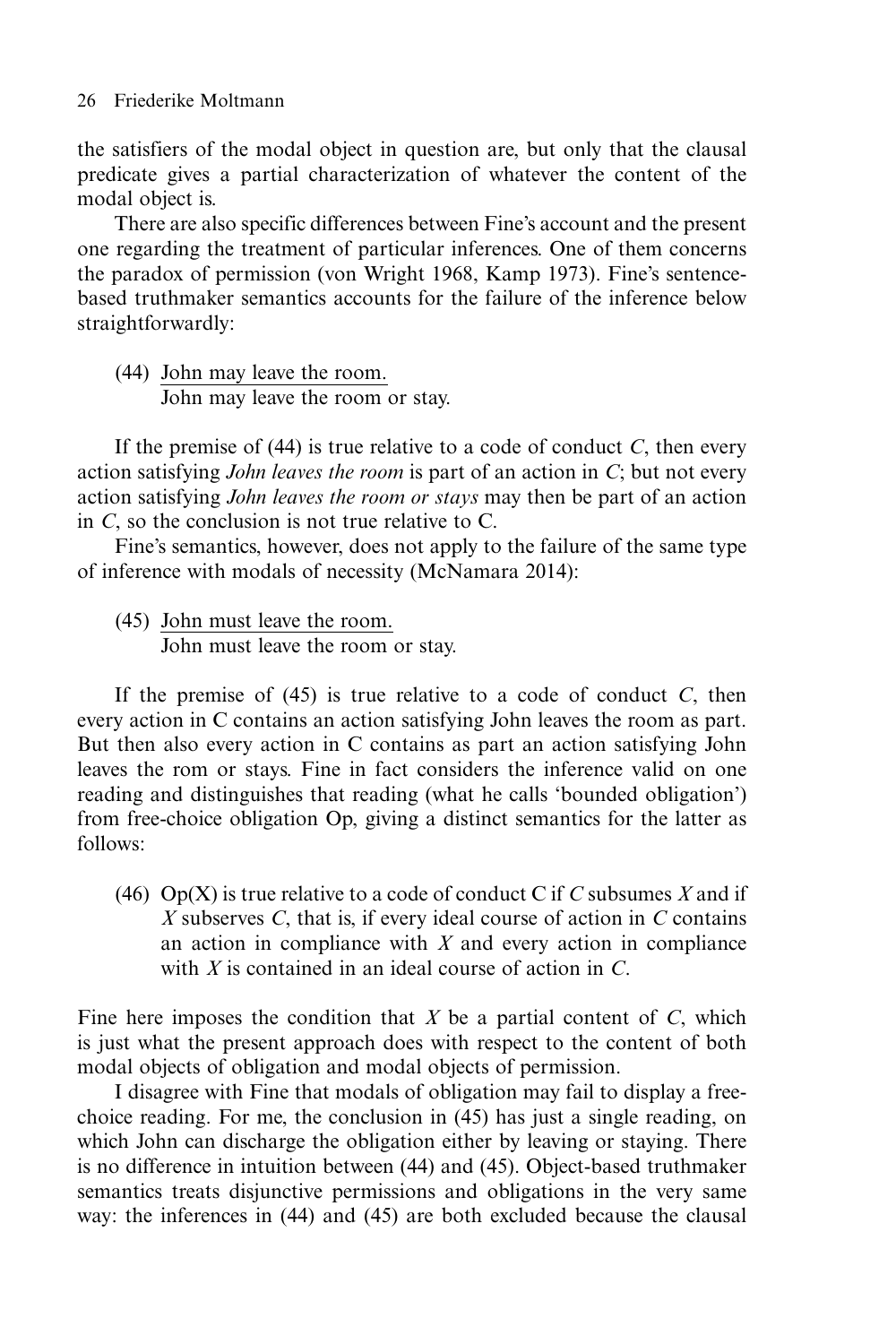predicate in the conclusion does not give the partial content of the modal object that the premise is most likely about. Fine could not carry over such a simple partial-content condition to permission sentences since codes of conducts are restricted to actions satisfying what is obligatory.

Another difference to Fine's account concerns conjunctive clausal predicates, that is, the inference in (47):

(47) You may take an apple and eat it. You may take an apple.

There is a sense in which the inference below is intuitively not valid:

(48) You must turn on the gas and lit the stove. You must turn on the gas.

As with imperatives (as was mentioned), such inferences are not unproblematic. While for Fine the inference is simply valid, on the present approach there is a pragmatic explanation available while the inference in (48) is not that good. Given object-based truthmaker semantics, the conjunctive clausal predicate gives a more complete characterization of the modal object than the simple clausal predicate in the conclusion. It is a plausible pragmatic principle that a clausal predicate be used that gives a sufficiently full description of the modal object.

There is one further respect in which the present approach and Fine's are similar, and that concerns the truthmakers of deontic modal statements. For Fine, the truthmakers of deontic modal statements are closely related to codes of conduct as follows: 'Each code of conduct *C* is understood to be the state that consists in its members  $c_1, c_2, \ldots$  being all and only the ideal courses of action. We might say, in this case, the code *C prevails*; and so the code is, in effect, being identified with the state that it prevails. [..]' (Fine, to appear b). The following conditions then are imposed on when an atomic deontic statement *X* is verified or falsified by a code of conduct *C*:

- (49) a. *C* verifies O(X) iff *C* subsumes *X*.
	- b. *C* falsifies O(X) iff *C* does not subsume *X*.
- (50) a. *C* verifies P(X) iff *X* subserves *C*.
	- b. *C* falsifies P(X) iff *X* does not subserve *C*.

In object-based truthmaker semantics, a modal statement about a modal object d, would be of the form  $P(d)$  &  $S(d)$  (for a permission statement) or  $O(d)$  &  $S(d)$  (for an obligation statement), with S representing the content of the clausal predicate. Such a statement should have as truthmakers situations of *P* and *S* holding of *d* or of *O* and s holding of *d*. The same conditions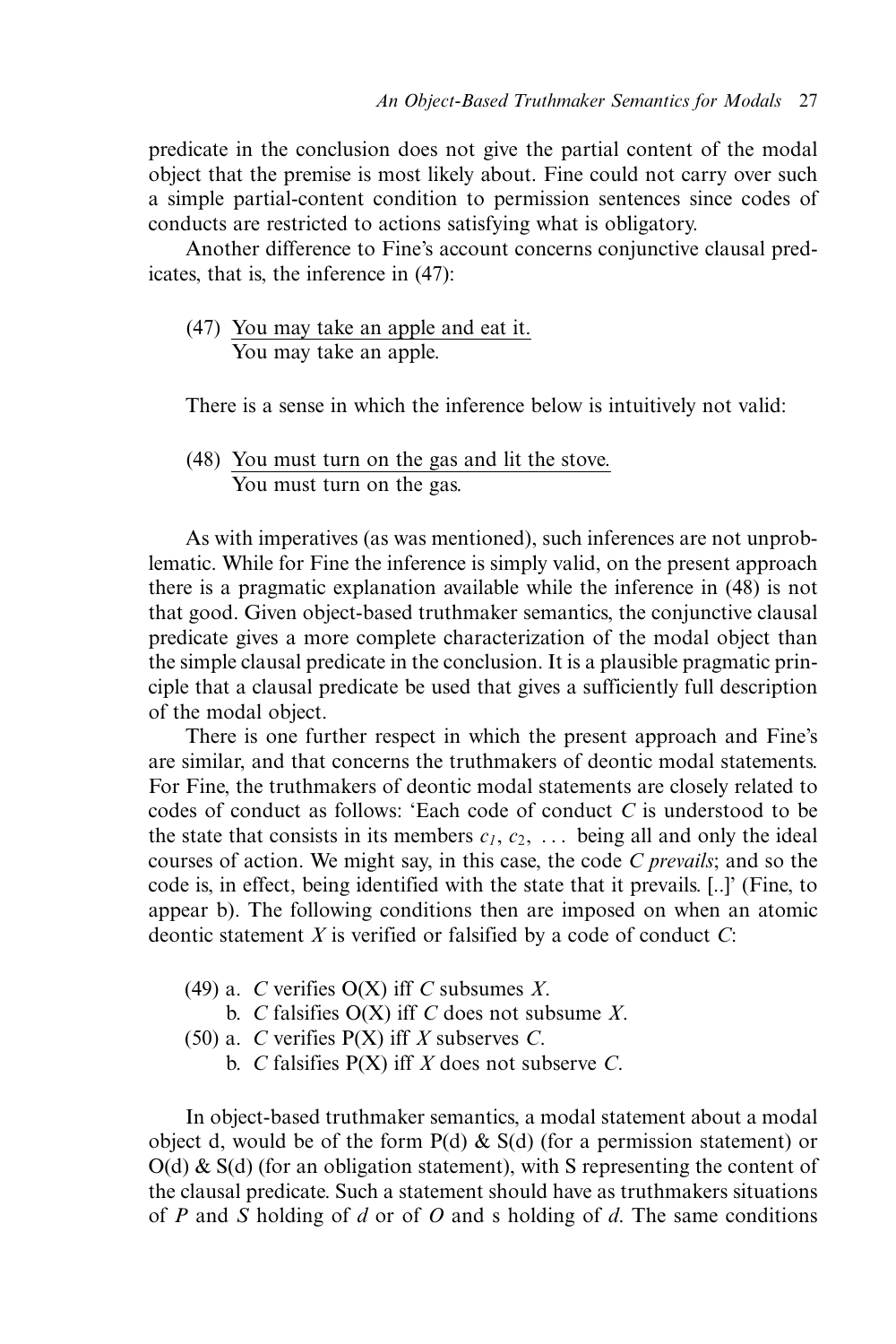will then obtain for verifying a modal statement of permission and a modal statement of obligation, along the lines of the following:

- (51) a. A situation *s* verifies  $P(d) \& S(d) / O(d) \& S(d)$  iff the content from which the property *S* is derived is a partial content of the sentence object that *s* is about.
	- b. A situation *s* falsifies  $P(d) \& S(d) / O(d) \& S(d)$  iff the content of the sentence from which the property *S* is derived is not a partial content of the modal object *s* is about.

In object-based truthmaker semantics, the difference between obligations and permissions resides entirely in the satisfaction conditions of the corresponding modal objects, with modal objects of necessity having both satisfiers and violators and modal objects of possibility having only satisfiers.

# **12. Other Modals**

Object-based truthmaker semantics is meant to apply to modals other than deontic modals as well. In fact, it should apply with the very same semantics to other sorts of modals, the only difference being the modal objects involved. Identifying the modal objects for different sorts of modals is not always straightforward, though. It is straightforward when modal predicates come with nominalizations, in which case the ontology of the modal objects can be read off the semantic behavior of the nominalizations. This is what we had with deontic modals. However, modal predicates need not come with nominalizations, in which case the modal object needs to be identified by semantic and ontological considerations only. In all cases, though, modal objects should have the characteristic properties of modal objects: having satisfaction conditions, having a part structure based on partial content, and entering similarity relations based on shared content (Moltmann 2017b). In what follows, I will not attempt an exhaustive overview of the various modal objects for the different sorts of modals and their uses, but rather restrict myself to pointing out some core features of different kinds of modal objects.

Modals expressing physical possibility involve modal objects of the sort of abilities, modal objects for which there is a nominalization in English (*ability*). Abilities certainly are not modal products, yet they have the characteristic properties of modal objects (Moltmann 2017b). Abilities have satisfaction conditions in the sense of manifestation conditions. They have a part structure based on share content and enter similarity relations strictly on the basis of being the same in content, properties displayed by the applicability of *part of* and *is the same as* to abilities (*part of John's ability, John's ability is the same as Mary's*).<sup>20</sup>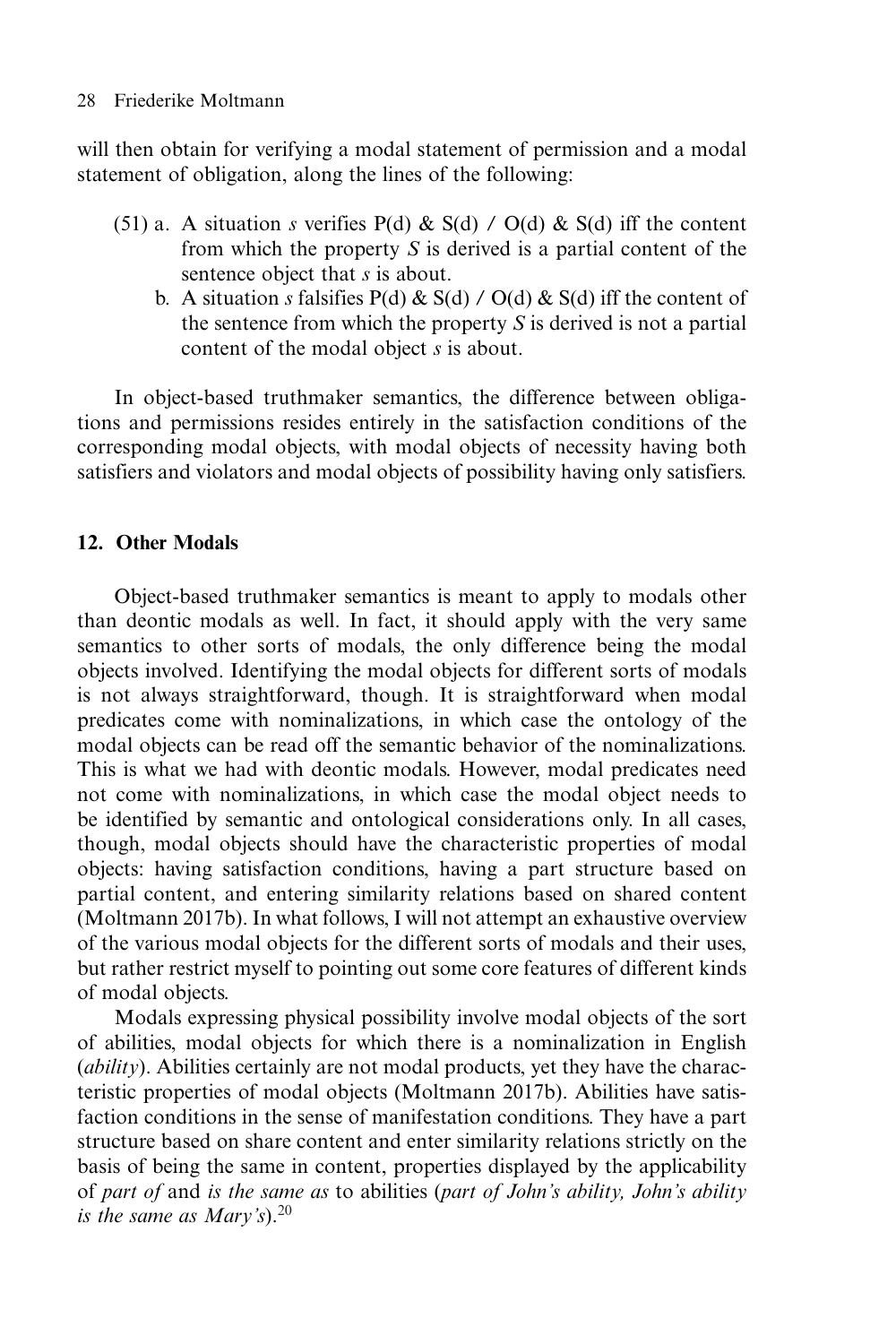Other modal objects may be generated by particular conditions, in particular the modal objects involved in teleological uses of modals as below:

(52) In order to travel to Russia, John must get a visa.

Here the modal object is generated by the condition given by the *in order*-clause and the modal object has satisfaction conditions that are met by actions that a necessary for S to be in place. Such a modal object is not the product of an act or based on physical conditions, but rather it is ontologically derivative, based on conditions for a state of affairs to obtain or an action to be possible.

Epistemic modals may involve modal objects of different sorts, and they appear to display be a parallel distinction to that between heavy and light permissions and obligations (Przyjemski 2017). 'Heayy' uses of epistemic modals may involve a modal object that is, for example generated by piece of evidence, permitting or requiring particular sorts of situations, which would be their satisfiers. Epistemic modal objects of necessity permit situations and rule out situations; epistemic modal objects of possibility only permit situations. 'Light' uses of epistemic modals would involve as modal objects states for which the duality of necessity and possibility is constitutive, just as in the case of light permissions and obligations.

#### **13. Metaphysical Modality**

In this last section I would like to suggest an application of object-based truthmaker semantics to metaphysical modality. This application relates to Fine's work on essentialism and draws a connection between truthmaker semantics and Fine's logic of essence.

Fine (1994, 1995) argued that metaphysical necessity should be understood as essentiality. That is, (53a), on one reading, should be understood as in (53b):

- (53) a. Socrates is necessarily a man.
	- b. Socrates is essentially a man.

Fine proposed an essentiality operator  $O_F$  for individuals that are F, so that  $O_F S$  is understood as '*S* is true in virtue of the nature of thing that are *F*'. Fine makes two assumptions about  $O_F$ .

[1] S in  $O_F$  S can only be about objects that bear on the essence of objects that are F. This explains the contrast below, where only (54b), not (54a) is intuitively true:

- (54) a. Socrates is essentially a member of the singleton Socrates.
	- b. Singleton Socrates essentially contains Socrates as a member.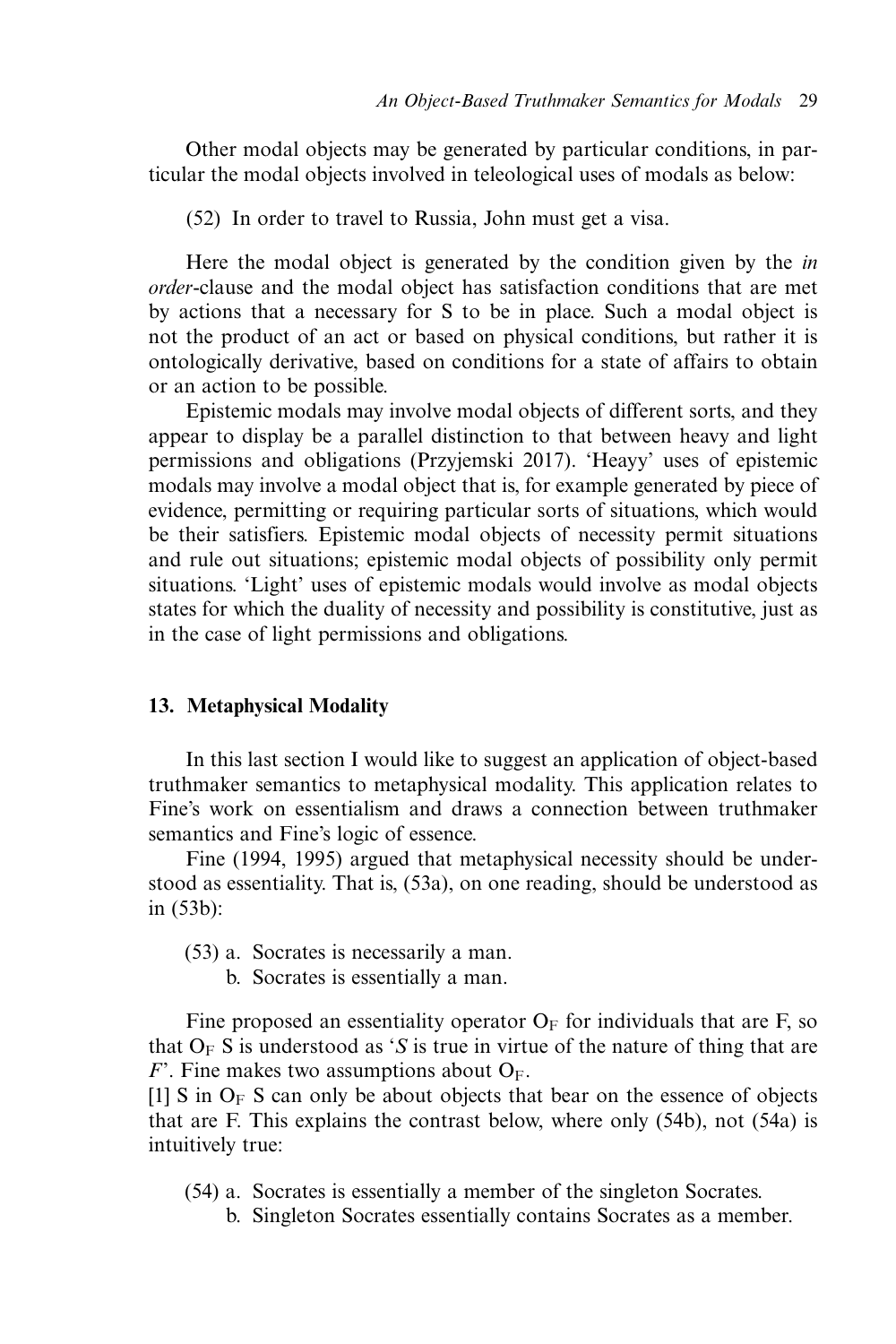[2]  $O_F$  is closed under logically consequences as long as the consequences are about objects that pertain to the essence of objects that are F.

Object-based truthmaker semantics allows for a new perspective on statements of essence. This will involve conceiving of an essence as an object separate from the individual bearer (a view that can be traced to Aristotle). An essence is thus a modal object with its characteristic properties: having satisfaction conditions, having a part structure based on partial content, and entering similarity relations based on shared content. In particular, a modal object as an essence has satisfiers, situations that obtain in virtue the object's essence, as well as violators, situations that would falsify the object's essence.<sup>21</sup>

English *essentially* then is to be considered a predicate of essences, more precisely a predicate that expresses a relation between essences and their bearers. The logical form of (55a) will thus be as in (55b):

- (55) a. Socrates is essentially a man.
	- b.  $\exists d$ (essentially(d, Socrates), [Socrates is a man](d))

In order for (55a) to be true then, the same condition should hold as for all modal sentences: the content of the clausal predicate (here the sentential unit *Socrates is a man*) needs to be a partial content of the content of the modal object, Socrates' essence.

The partial-content condition allows deriving condition [1] imposed by Fine on the essentiality operator, namely that the scope only be about objects that pertain to the essence in question. Partial content preserves aboutness and thus is tailored to capturing that condition.

The condition [2] on closure under logical consequence as long as the same relevant objects are involved does not come out on this account, though. The partial-content condition captures only analytic entailment, not classical entailment restricted to the same objects. However, [2] does not seem quite right in fact. Given [2], (55a) should imply (56a) as well as (56b), which both seem counterintuitive:

- (56) a. Socrates is essentially a man and influential or not influential.
	- b. Socrates is essentially a man or a tiger.

For (56a) and (56b), the partial-content condition does not obtain since not every satisfier of the clause (a situations of Socrates not being influential, a situation of Socrates' being a tiger) is contained in a satisfier of Socrates' essence. This appears the right result.

In this way then, the semantics of the essentialist operator  $O_F$ , suitably understood and reconceived as a predicate of essences, can be subsumed under the general object-based truthmaker semantics of modals.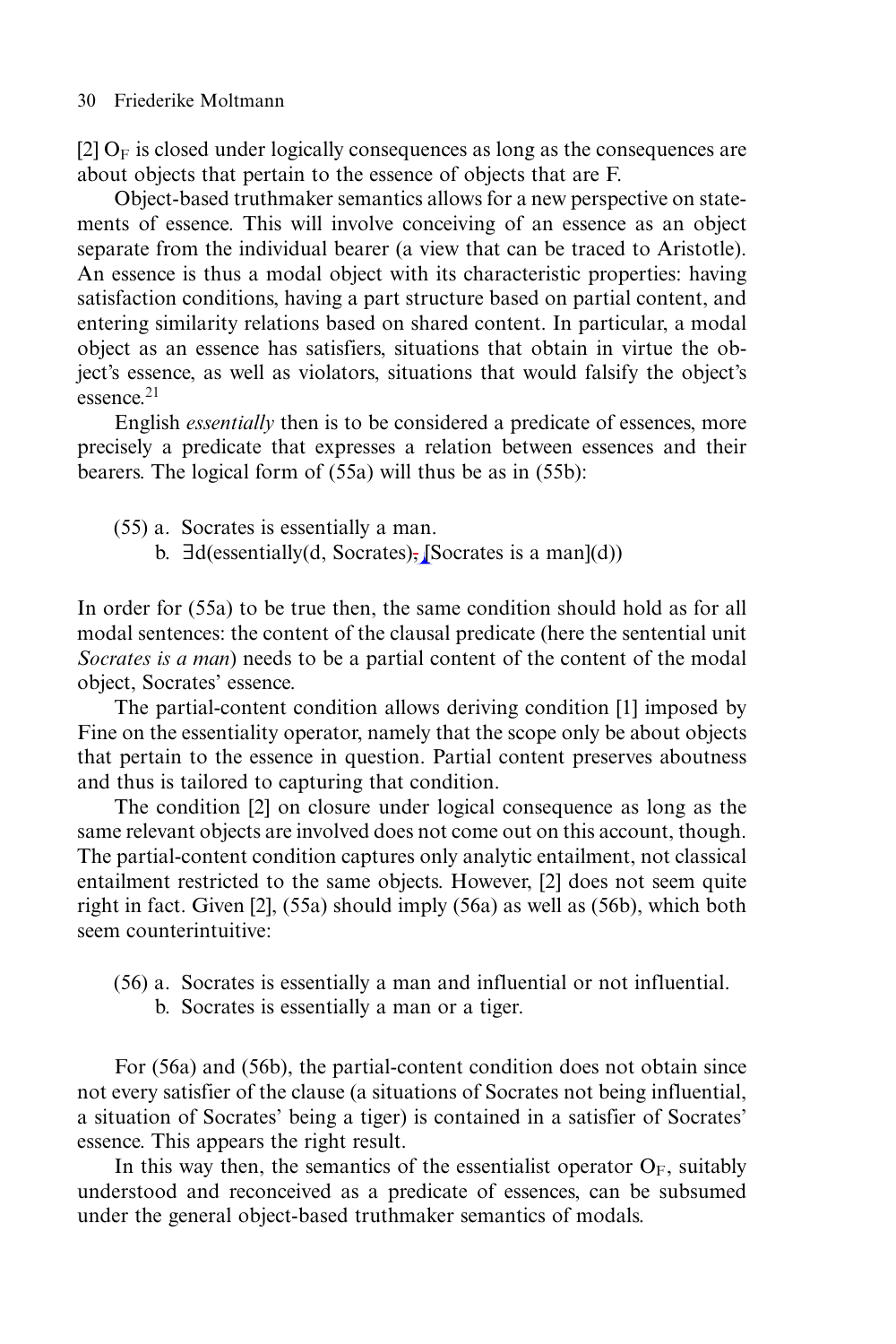Fine (1995) also proposes an essentialist conception of metaphysical necessity, on which metaphysically necessary truths are true in virtue of the essence of all objects. Given the present approach, this would mean that metaphysical truths are partial contents of the content of the modal object that is the essence of all things. That modal object would have as its satisfiers situations reflecting everything that is essential to some object or other.

## **14. Conclusion**

This paper has outlined a novel semantics of modal sentences, objectbased truthmaher semantics, based on a novel ontology of modal objects and their truthmakers. In object-based truthmaker-semantics, importantly, not only sentences, but also modal objects are considered bearers of truthmakers or satisfiers. This paper has focused on applying object-based truthmaker semantics to deontic modals. In addition it has indicated a particularly interesting application to metaphysical modality. Object-based truthmaker semantics thus has advantages beyond that of giving a more adequate account of the inferential behavior of deontic modals than standard deontic logic.

What is also very important about this approach is that it is motivated by linguistic data that are not generally taken into account. These are in particular, nominalizations of modal predicates and the semantically reflected properties of the objects they stand for, that is, modal objects. Particularly significant is the fact that modal predicates may take the form of simple predicates and of complex modal predicates containing a nominal standing for a modal object, a contrast that at least sometimes goes along with heavy and light interpretations of the modal.

#### **Acknowledgment**

I would like to thank Kit Fine, Stephen Yablo, as well as Mark Yago for comments on an earlier version of this paper.

#### **Notes**

- 1. According to Harves and Kayne (2012), the English verb *need* is itself derived syntactically from an underlying complex predicate *have need,* an analysis that could not carry over to cases such as *be permitted*- *have permission*, *be able – have the ability*, since *permission* and *ability* are derived from *permit* and *able* respectively. Moreover, as we will see in the next section, there is an important semantic difference between *be permitted* and *have permission to*.
- 2. Similar issues arise for epistemic modals (and epistemic or doxastic attitude verbs), which arguably display the same sort of distinction between light and heavy readings (Przyjemski 2017). See Section 8.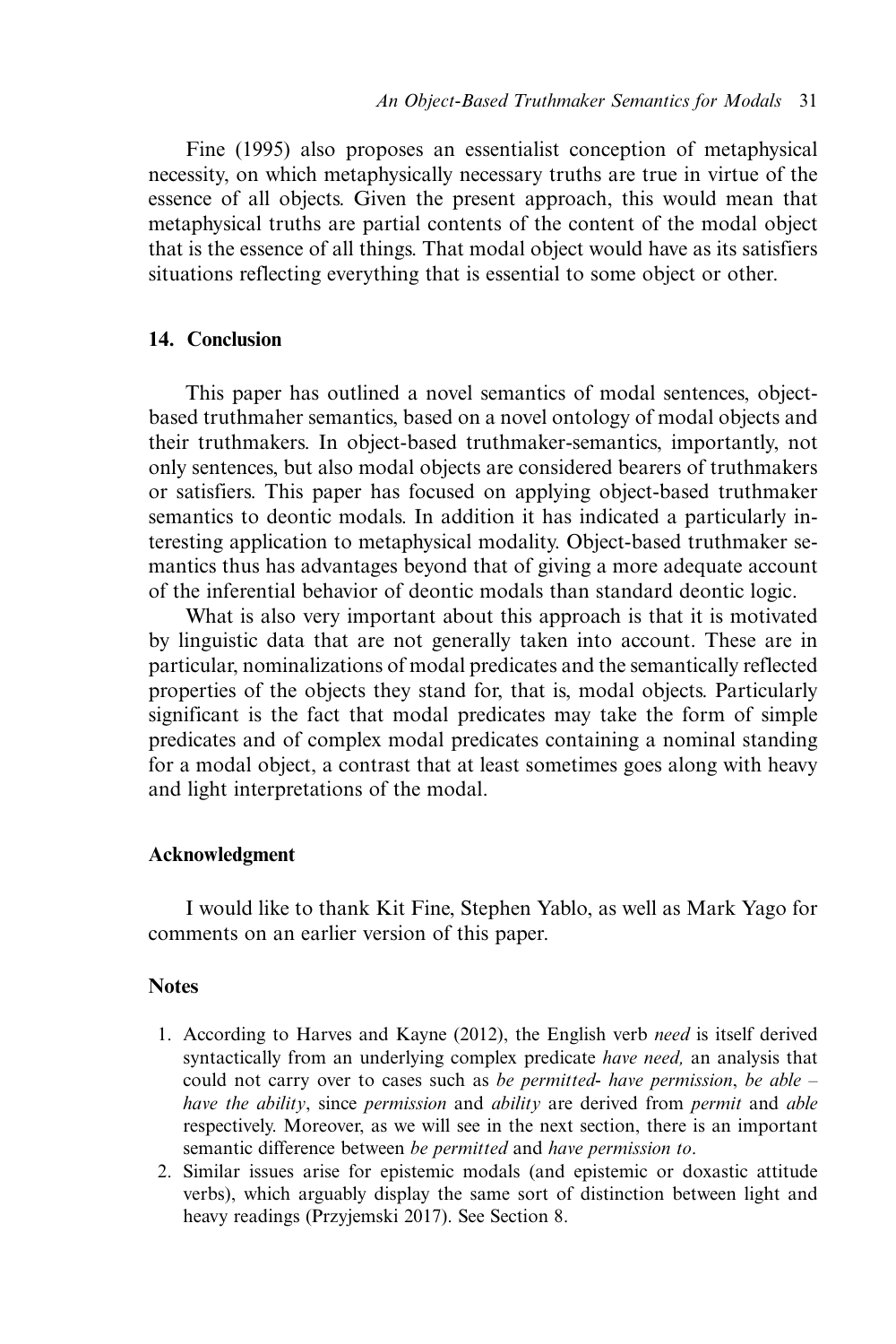- 3. The same semantic effect is not associated with *possibility* when used with circumstantial modals that are not action-directed, as in *There is a possibility that it rains tomorrow* (thanks to Kit Fine for pointing this out to me).
- 4. For an extensive discussion of nominalizations of modal predicates see Moltmann (to appear).
- 5. There are also views, though, according to which moral obligations and permissions are created by acts of god, as Kit Fine pointed out to me.
- 6. See Moltmann (2018) for the notion of an existence predicate.
- 7. In general, the modal product produced by an illocutionary act *e* shares its satisfaction conditions with the illocutionary product produced by *e*. But unlike illocutionary products, enduring modal products do not require subsequent sustaining actions ensuring their persistence; they only require the initial act establishing them. See Moltmann (2017a) for further discussion.
- 8. It should be emphasized that truthmaker semantics, unlike what the name may suggest, does not pursue the philosophical interest of grounding the truth of a sentence in actual objects. Rather the interest of truthmaker semantics is semantic only, involving 'shallow metaphysics' or 'naïve metaphysics', rather than 'foundational metaphysics', as Fine (2017b) would put it.
- 9. The truthmaking conditions for sentences with existential and universal quantification are ultimately not correct, they are just meant to serve the current purpose of indicating that truthmaker semantics is meant to apply to all types of sentences.
- 10. Strictly speaking, this is in fact analytic containment, see Fine (2015) for discussion.
- 11. There are particular contexts required for an imperative to be used in the weaker way. See von Fintel and Iatridou (2017) for discussion.
- 12. More precisely, Fine (to appear a) suggests a different logical form for imperatives of permission, T v P rather than P!, where T is the formula made true by all situations or actions.
- 13. Fine (to appear a, b) takes deontic modals to apply to imperatives, sentences that have only actions as truthmakers. Such an assumption is avoided on the present approach. That deontic modals apply to imperative sentences in some form is implausible linguistically since there is nothing imperative-like about the prejacent of a deontic modal. Fine makes that assumption, though, for the sake of convenience only.
- 14. Also illocutionary are distinguished in terms of having violators or not. An offer or an invitation has only satisfiers, but no violators. By contrast, a request or an order has both satisfiers and violators.
- 15. The conditions on modal objects are similar to those imposed by Fine (to appear b) on codes of conduct, which play a similar role in Fine's account of deontic modals as the satisfiers of modal objects in object-based truthmaker semantics. See Section 10.
- 16. Also a modal object may have all possible situations or actions as satisfiers and thus lack violators, for example the largest modal object of metaphysical possibility. The modal object whose content is the negation of that modal object then would have no satisfiers and all possible situations as violators.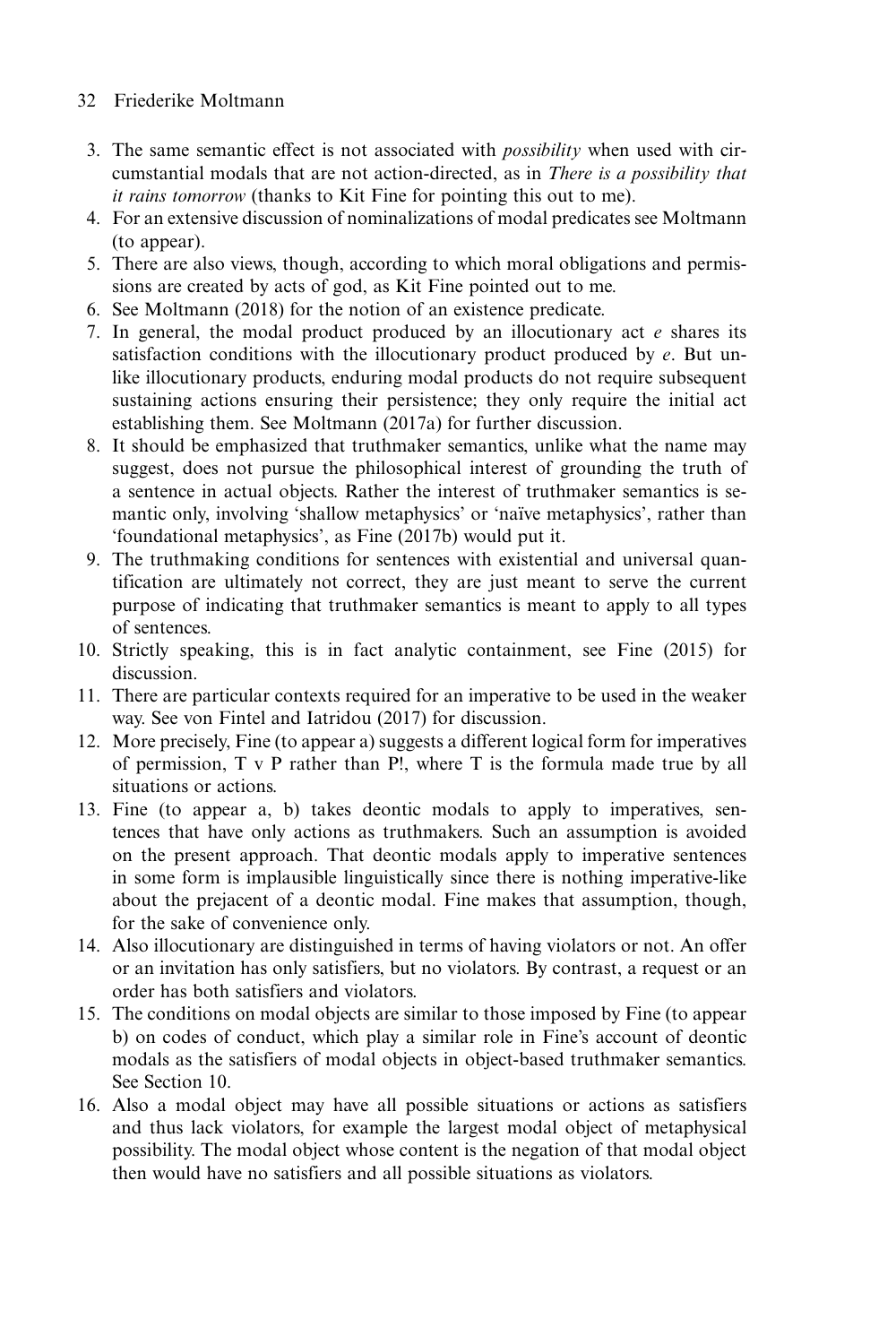- 17. Modal flavors distinguish deontic modal objects (of a certain strength), epistemic modal objects, circumstantial modal objects etc. The two modal forces are necessity and possibility.
- 18. If the condition on such fusions is imposed that any satisfier of the permission contain a part that is a satisfier of the obligation, then this would be a modal object that has as its satisfiers the ideal courses of actions that form the basis of Fine's semantics of deontic sentences. See Section 10.
- 19. Such underspecification has recently been discussed by Fara Graff (2013) in the context of desire reports
- 20. For a treatment of abilities and dispositions as something like modal objects, see also Vetter (2015).
- 21. Essences display only correlates of obligations, not permissions. There is only an essence-related modal operator of necessity, not of possibility.

# **References**

Aloni, M. (2007): 'Free Choice, Modals, and Imperatives'. *Natural Language Semantics* 15, 65–94. Davidson, D. (1967): 'The Logical Form of Action Sentences'. In N. Rescher (ed.): *The Logic of Decision and Action*. Pittsburgh University Press, Pittsburgh, 81–95.

Fara, D.G. (2013): 'Specifying Desires'. *Nousˆ* 47(2), 250–272.

- Fine, K. (1994): 'Essence and Modality'. *Philosophical Perspectives* 8, 1–16.
- ———. (1995): 'The Logic of Essence'. *Journal of Philosophical Logic* 24.3. 241–273.
- ———. (2014): 'Truth-Maker Semantics for Intuitionistic Logic'. *Journal of Philosophical Logic* 43. 2–3. 549–577.
- ———. (2015): 'Angellic Content'. *Journal of Philosophical Logic* 1–28.
- ———. (2017a): 'Truthmaker Semantics'. In B. Hale, C. Wright, and A. Miller (eds.): *A Companion to the Philosophy of Language*, John Wiley & Sons, Ltd, Chichester, UK (online). ———. (2017b): 'Na¨ıve Metaphysics'. *Philosophical Issues* (vol. 27), ed. by J. Schaefer.
- 
- ———. (to appear a): 'Compliance and Command I'. To appear in *Review of Symbolic Logic*.

———. (to appear b): 'Compliance and Command II'. To appear in *Review of Symbolic Logic*.

- von Fintel, K. and Iatridou, S. (2017): 'A Modest Proposal for the Meaning of Imperatives'. A. Arregui, M. Rivero, and A.P. Salanova (eds.), *Modality Across Syntactic Categories*, 288–319. Oxford University Press.
- Harves, S. and Kayne, R. (2012): 'Having 'Need' and 'Needing' have'. *Linguistic Inquiry* 43. 120–132.
- Jago, M. (to appear): 'From Nature to Grounding'. In R. Bliss and G. Priest (eds.): *Fundamentality*.
- Kamp H. (1973): 'Free Choice Permission'. *Proceedings of the Aristotelian Society* 74, 57–74.
- Kaufmann, M. S. (2012): *Interpreting Imperatives*. Studies in Linguistics and Philosophy, Springer, New York.
- Kratzer, A. (1977): 'What "Must" and "Can" must and can Mean'. *Linguistics and Philosophy* 1, 337–355.
- Lemmon, E. J. (1962a): 'On Sentences Verifiable by Their Use'. *Analysis* 22, 86–89.
- ———. (1962b): 'Moral Dilemmas'. *Philosophical Review*, 71, 139–158.
- McNamara, P. (2014): 'Deontic Logic'. *The Stanford Encyclopedia of Philosophy* (Winter 2014 Edition), E.N. Zalta (ed.)
- Moltmann, F. (2014): 'Propositions, Attitudinal Objects, and the Distinction between Actions and Products'. *Canadian Journal of Philosophy* 43. 5–6, 679–701.